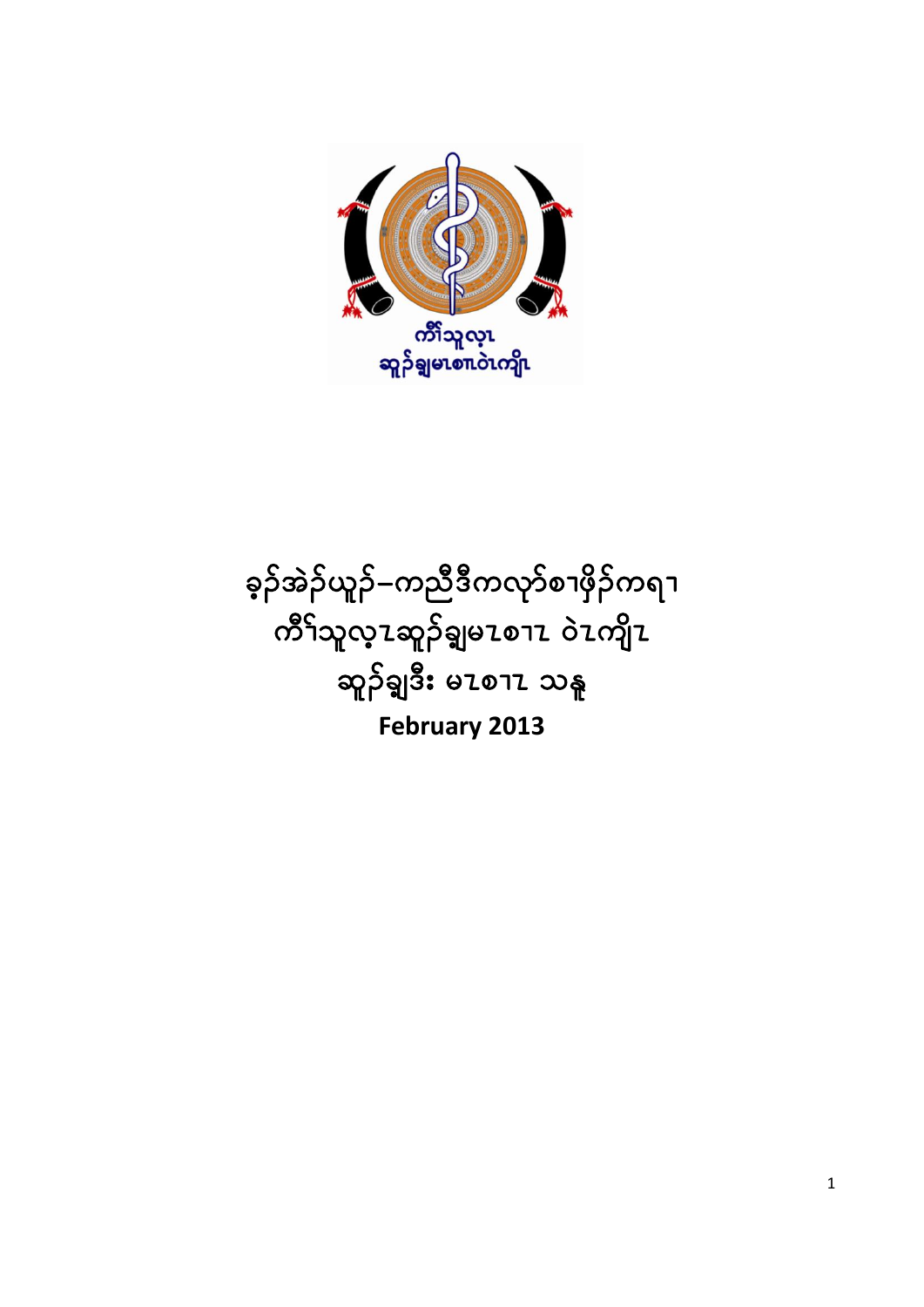

**Health and Welfare** 

# KDHW KAWTHOOLEI DEPARTMENT OF HEALTH AND WELFARE

PO Box 189, Mae Sot, Tak 63110, Thailand . Phone/Fax: (055) 536 147; • Mobile phone: 081 379 0280 / 0817854984 / 0801359232 • Email: kdhwnetwork@gmail.com / ehkalushweoo@gmail.com / diamondsaw@hotmail.com .

# ခွဉ်အဲ့ဉ်ယူဉ်–ကညီဒီကလုာ်စၢဖိုဉ်ကရၢ ကိ်္ဂါသူလူၤဆူဉ်ရှုဒီးတၫ်ဘဉ်ဘိဉ်ဘဉ်ညီ (တၫ်အိႆဉ်ကုၤအိႆဉ်ပုဲ႑) ဝဲၤကျိၤ ဆူဉ်ရှုဒီးတၢ်ဘဉ်ဘီဉ်ဘဉ်ညီ (တၢ်အီဉ်ကုၤအီဉ်ပဲုၤ) သန္ဒ February 2013

# <u>တၢ်ကတိၤလၢညါ</u>

ကိ်္ဂသူလူၤဆူဉ်ချု ဒီး တၫ်ဘဉ်ဘီဉ်ဘဉ်ညီ (တၫ်အီဉ်ကုၤအီဉ်ပုံၤ) ဝဲၤကျိၤအံၤ မ့ၢ်ဝဲဝဲၤကျိၤတခါလ႑အဘဉ် တၢ်ပၢဆုၫအိၤလ႑ ခ့ဉ်အဲဉ်ယူဉ် ကညီဒီကလုာ် စၫဖိုဉ်ကရ႑ အစုဒုဉ်စုတီၤဖီလာ်နှဉ်လီၤႉ ဝဲၤကျိၤအံၤ အိဉ်ဒီးမူဒါလ႑ တၢ်မၤ -<br>ခြဉ်သူဉ်ခံမံ Lလ٦ အမ္နါဝဲကမျ٦ာ် တၫ်အိဉ် ဆူဉ်အိဉ်ချအတ႑်မ႗ ဒီးကမျ٦ာ် တ႑်ဘဉ်ဘီဉ် ဘဉ်ညီ (တ႑်အီဉ်ကု zအီဉ်ပုံ z ) တၫ်မၤတဖဉ် န္ဥ်ာလီၤႉ ဝဲၤကျိၤအံၤ အမူအဒါ အိုဥ်ဝဲလၢ ပုၤကိႏဂၤ လၢအအိဉ် ဆိႏလၢ ကိြ သူလူၤပူၤတဖဉ် အနီၫိခ်ိဒီး သးခိဉ်နှာ် ခံမံၤလက် အတၫ်အိဉ်ဆူဉ်အိဉ်ချ ကဂ္႑လၢပုဲ႑ ဒီးအတ႑် အိဉ်မူကဘဉ်ဘိဉ်ဘဉ်ညီအဂိ်၊ နှဉ်လီၤ. ု<br>ကိ်ၤသူလူၤဆူဉ်ချဒီး တၫ်ဘဉ်ဘီဉ် ဘဉ်ညီသနုအံၤ ဘဉ်တၫ်ကွဲး ဒုးအိဉ်ထိဉ် ဒ်မှၢ်မဆါ တန်ၤအံၤထံရှ<sup>်</sup>၊ကိၢသဲး ဒီးခိဉ်ယ႑ၤတၫ်အိဉ်သး အတ႑်ဆီတလဲတဖဉ်အဖီခိဉ် ဒ်သိး တ႑်ကဟံးထိဉ်ဖိဉ်ထိဉ် ဒီးတ႑်ဒုးလိဉ်ထိဉ်ဖူးထိဉ် တ႑်ဖံးတ႑်မၤ အမိ<sup>ု်</sup>လံၤမိ<sup>ု</sup>ပှ<sup>ြ</sup> ဖဲတ<sup>ှ</sup>ဆီတလဲခ့ခါဆၢကတိ်၊ တုၤဃီၤဆူ တၢ်ဟ်ဖိုဉ်မၤသကိႏတၤ်ဒီး ဆူဉ်ချဒီး တၢ်ဘဉ်ဘိဉ်ဘဉ်ညီ (တၫ်အိဉ်ကုၤအိဉ်ပှဲ႑) သနူအိဉ်ဟ် အဂုၤအဂၤတဖဉ်တစုန့ဉ်လီၤ.

# <u>တ႑်ပညိဉ်ကျွှုစိဂုံ၂နိဉ်သူဉ် (Main Aim)</u>

ဂံ<sup>ရ</sup>ခိဉ်ထံးတ<sup>ရ</sup>အံးထွဲကွ<sup>ရ</sup>ထွဲတ<sup>ရ</sup>အိဉ်ဆူဉ်အိဉ်ချအတ<sup>ရ</sup>ပေလၢ အဟံးန့<sup>ရ</sup>ခိဉ်တဃာ်လၢကမျၢာ်ကျါ လၢအမ့<sup>ရ</sup> တ<sup>ရ</sup>အိဉ်ဆူဉ်အိဉ် ချ ့ … …<br>လၢပုၤ ကိႏဂၤအဂီ၂် တကတိၢ်ဃီ ဒ်အလိၢ်အိဉ်ဝဲဒီး တၫ်မၤအီၤသ္ဝဲညီဝဲအဖီခိဉ် တၫ်ကမၤ ဆူဉ်ချတၫ်အံးကွၢ်ထွဲ အပတိၫ်ခံ ပု1ဘဉ်ကူဘဉ်ကွဲဉ် တဖဉ်အဂိၢ်န္ ဉ် မ့ၢ်ဝဲဝဲ1ကျိၤအတၤ်ပညိဉ် ကျွဲစိအင်္ဂါခိဉ်သူဉ်နူဉ်လီ1.

# <u>သန္ဓလၢ အပဉ်ဃုာ်ပဉ်ရိံ ါတဖဉ်</u>

သန္နအံၤအိဉ်ဟ်ဖျါအသးလၢအခိဉ်တီဖိ ယဲ််ျခါ ဒ်အမ့််၊– ာ။ ဆူဉ်ချသန္မ (Health Policy) ၂။ တ<sup>ှ</sup>ဘဉ်ဘိဉ်ဘဉ်ညီသနု (တ<sup>ှ</sup>အိဉ်ကုၤအိဉ်ပုဲၤ) (Welfare Policy) ၃။ တ<sup>ှ</sup>တိစၫzမzစၫz (Relief Policy) ၄။ တ<sup>5</sup>က်ထိဉ်ပသီထိဉ်သန္ (Development Policy) ဒီး ၅။ တ<sup>5</sup>မၤသကိႏတ<sup>5</sup>သန္ (Partnership Policy) တဖဉ်လီၤ.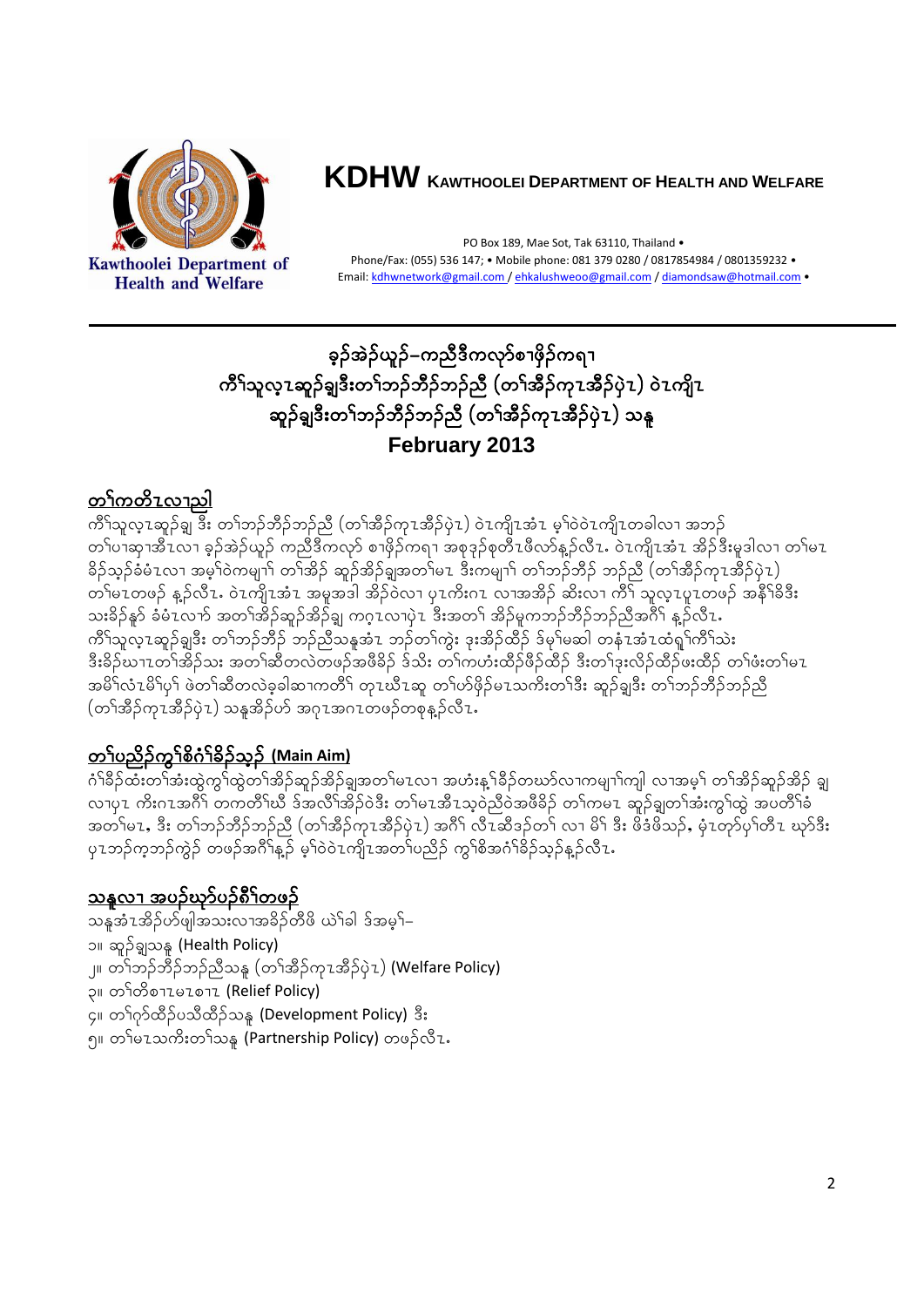# ၁။ ဆူဉ်ချသန္ (Health Policy)

### ား၁ ဆူဉ်ချုရွဲးယာ်။ (Health Right)

တၢ်အိဉ်ဆူဉ်အိဉ်ရျှ မ့ၢ်ဝဲတၢ်အခွဲးအယာ်တမံၤလၢပုၤကိးဒံကိႏဂၤဒဲးအဂ်ိၢလိၤႉ တၢ်ကွၢ်တလီၤ နီၤဖး တၢ်အဒူဉ်အဆၢလၢ ကလုာ်ဒူဉ်, သးနံ့ဉ်ဒိဉ်ဆံး, မှဉ်ခွါ, ဖံးဘူဉ်အလွဲ ်, တ ်ဘူဉ်တ ်ဘါ, တ ်ုစူ်တ ်နာ်, ထံရှ ်ကိ်သဲး တ ်ဟ်သး လီၤဆီတအိဉ် ဘဉ်လီ7.

### ား ၊ တ<sup>5ု</sup>ဟ္နဉ်စိဟ္နဉ်ကမ်ဳိၤ။ (Empowerment)

ဒ်သိးဆူဉ်ချုတ်ခြွဲးတ်ယာ်အံ႑ ကတု႑ဆူဒူဖိသဝီဖို ထံကိ်ံ ကမျာာ်အသိးအကျါ ဒီးအဝဲသုဉ် ကဒိးန္ ာ်ဘဉ်ဆူဉ်ချု တာ်သူဉ်မှာ် သးမှာ်အဂိီ<sup>ရ</sup> တ<sup>ရ</sup>ကဟုဉ်ဆူဉ်ချတ<sup>ရ</sup>သူဉ်ညါ နှၤ်ပၢါဆူကမျၤာ်တဖဉ်လၢအဝဲသုဉ်ကအိဉ်ဒီး တ<sup>ရ</sup>စိ တ<sup>ရ</sup>ကမီၤ ဒီးဟံးထိဉ်မှုဒါလၢ နိ<sup>5</sup>တဂၤ တၢ်အိဉ်ဆူဉ် အိဉ်ချ န့ဉ်လီၤ.

**း၃ ဆူဉ်ရှုတၫ်ဖံးတၫ်မ႗ တၫ်လဲ႗ထိဉ်လဲ႗ထိ။ (Health Promotion)** ဂံ<sup>ရှိ</sup>ခိုင်္ထားတၫ်အိဉ်ဆူဉ်အိဉ်ရှုတၫ်မ႗ရဲဉ်ကျဲ႗ ကမ့ၢ်ဝဲ ဆူဉ်ချ တ<sup>ရ</sup> သုး တ<sup>ရ</sup>ကျဲၤလၢ <u>တ<sup>ရ</sup>ကယ့်ဉ်နိ<sup>ု</sup>်ဂရာ်တ</u>၊ (တရ်ကျွန်မဲာ်မၤဆိ) လၢတရကမၤအီၤန္ဥာ်လီၤႉ လၢတရ်(လိဉ်ဘဉ်အဖီခိဉ်) တၢ်ဃ္ခထိဉ်အဖီခိဉ် ဒီး တၢ်မၤအီၤသ္ဝဲ ညီဝဲအဖီခိဉ် (တၢ်အိဉ်သးဟုဉ်သါအဖီခိဉ်) တၢ်ကခါထိဉ်သကိးဃီၤဆူ တီၤပတိၢ် တတီၤဘဉ်တတီၤကျွှ်ကျွှ်လီၤ.

### ား၄ ဆူဉ်ချပိဳညါ။ (Medical Education)။

ဒ်သိးကမျาၫ်ကဒိးန္ ၊်ဘဉ်ဆူဉ်ချုတၫ်ကဟုကယာ် တၫ်အံး ထွဲ ကွ႑် ထွဲအပတိၢ်လၢအထိဉ်ဘးကသ့ဝဲအဂိ်ၢ် ဆူဉ်ချပီညါ တၢ်မၤလိ တဖဉ် တၢ်ကသုးကျဲၤမၤအီၤလၢ အပတိၢ် အပတိၢ်လီၤ.

### ား၅ တ`iပၫzဃာ်ဒီးတ`iဒီသဒၢတ`iဆူးတ`iဆါ (Disease Control and Prevention)။

ဒ်သိးဖိဆံးတဖဉ် ကပူၤဖျဲးဒီးဖိသဉ်ခါတ<sup>5ု</sup>ဆါတဖဉ် (Childhood Diseases) (သမူးဖိ, ဒ္*ဉ်*ဘိး, ကွၫမဲသမူးဖိ, တ<sup>5</sup>ထိဉ်ထါ, တၢ်ကူးဖးထိ ဒီး ဒံးဖ်သ့ရံယါ) ခဉ်အ့ဉ်တံၢ်, ဖိလံအိဉ်, တၢ်ပသိဉ်ဆါ တၢ်ဆါတဖဉ်အဂိ်ၢ တၢ်ကမၤတၢ်ဒီသဒၢတၢ်ရဲဉ်တၢ်ကျဲၤ လၢဖိသဉ်ယဲ််နဉ်ဒီးဆူဖီလာ် အဂိ်ၢန့ဉ်လီၤႉ တၢ်ဒီသဒၢတၢ်ဆါ အတၢ်ရဲဉ် တၢ်ကျဲၤ ဒ်အမှၤ် တၢ်ဆါသူဉ်ညီးမဲာ်ဘီဘံဉ်စ့ၢ်ကီး တၢ်ကထၢနှာ်ဆိကမိဉ် ဃှာ်စ့ၢ်ကီးလိ1. တၢ်ရဲဉ်တၢ်ကျဲၤလၢ ကပၢၤဃာ်ဒီး ဒီသဒၢတၢ်ဘဉ်ကူဘဉ်က်တၢ်ဆါဒ်အမှ၊် တၢ်ညှဉ်ဂိၢ်, တၢ်ပသိဉ်ဆါ, အ့ဉ်(ချ်) အဲဉ်ဝံဉ် (HIV), တၢ်ဆါသူဉ်ညီးမဲာ်ဘီ ဒီးအဂုၤအဂၤသ့ဉ်တဖဉ် တၢ်ကသုးကျဲၤဟ်လီၤမၤအီၤလီၤ.

### ား၆ ကွိတ<sup>5ု</sup>အိဉ်ဆူဉ်အိဉ်ချ (School Health)။

တၫ်အိဉ်ဆှဉ်အိဉ်ချလၢဖိသဉ်ဒီးသးစၢ်အိဉ်ကိုသးနံဉ်ဂိၢ် ကိုဆူဉ်ချ တ႑် တိာ်ကျဲၤလၢအပဉ်ဃှာ်ဒီး တ႑်မၤပုဲၤထီဉ် တ႑်အိဉ် နှ့ါ်ဂျနှ်ါဘါ, နိ်ါတဂၤတါအိဉ်ဆူဉ်အိဉ်ချ့, ခိဉ်ဃ႑တါကဆဲုကဆို, ကသံဉ်ဒီသဒၢ အတါရဲဉ်တါကျဲၤ တဖဉ် တါကဟ် လီၤသုးကျဲၤအီၤလၢကိုတဖဉ် လၢတၢ်ဖိဉ်လိာ်စုမၤသကိးဒီး ကိၢ်သူလူၤ ကူဉ်သူဆဲးလၤ ဝဲၤကျိၤန္ဥာ်လီၤႉ

## ား၇ ဒူဉ်ဖိထၢဖိတၫ်အိဉ်ဆူဉ်အိဉ်ချု (Family Health)။

မါဒီးဝၤခံကပၤလက် ကဘဉ်ပဉ်ဃုၤမၤထွဲသကိးတၤ်လၢ ဒူဉ်ဖိထၢဖိတၤ်ရဲဉ်တၤ်ကျဲၤန္ဥာ်လီၤႉ တၤ်ဟုဉ်ကူဉ်ဟုဉ်ဖးဒီး တ<sup>ှ</sup>ဟ့ဉ်ကသံဉ် တ<sup>ှ</sup>ဖိတ<sup>ှ</sup>လံၤတဖဉ်လၢ ဒူဉ်ဖိထၢဖိတၢ်ရဲဉ်တၢ်ကျဲၤအဂိၢ်န့ဉ် ကဘဉ်မ့<sup>ှ</sup>ဒ် ထံကိ်ၢပဒိဉ် ဂံ<sup>ရှိ</sup>ခိုင်္လားတ<sup>ရ</sup>ဘျာသဲစးခိဉ်သုဉ် အသိး န့ဉ်လီၤ. ထဲဒဉ် ဆူဉ်ချပုၤသုးကျဲၤတ<sup>၎</sup> (Health Providers/ Workers) လၢအိဉ်ဒီး လံာ်ပျဲ (Licensure) တဖဉ်၆1 ဟုဉ်ဝဲ ဒူဉ်ဖိထၢဖိတၢ်ရဲဉ်တၢ်ကျဲၤ ပၢဝဲန္ဥာ်လီၤ.

**း၈ ဆူဉ်ချုလၢ မှံၤတု၁်ပှ<sup>င်</sup>တီၤ ဒီးပှၤဘဉ်က့ဘဉ်ကွဲဉ် (Elderly and Disabled Person Health)။ ဒ်သိးပှၤမှံၤတု၁်** ပု်တီၤဒီးပုၤဘဉ်က့ဘဉ်ကွဲဉ်တဖဉ် ကဒိးန့်္ာဘဉ်ဆူဉ်ချုတ်မၤလၢပှဲၤအါထိဉ် Supplement ဒ်အကြားဒီးအဝဲသ့ဉ် တဖဉ်အဂိ်္ဂ တၫ်ကဟ် လီၤဆူဉ်ချုတၫ်ရဲဉ်တၫ်ကျဲၤဒီးတၫ်သူဉ်ထိဉ်ႇ အဒိ–တၫ်အံးထွဲကွၢ်ထွဲ ပုၤမုံၤတု၁်ပုၫ်တီၤဟံဉ် (Nursing Home), တ<sup>ှ</sup>အားထွဲ ကွ<sup>ှ</sup>ထွဲတ<sup>ှ</sup>ဆါ ယံာ်ထၢဟံဉ် (Long Term Care) တဖဉ် န့ဉ်လီၤ.

## ား၉ သးခိဉ်နူာ်တ<sup>န်</sup>အိဉ်ဆူဉ်အိဉ်ချ (Mental Health)။

ဒ်သီးပု1ဆါလ႑အမှ ်သးခိဉ်နှင်တဘဉ်လီ႑်ဘဉ်စးတဖဉ် ကဒိး န့ ်ဘဉ်ဆူဉ်ချ တ႑်ကဟုကယာ်တပတိႆၤသီ ဒီးနိံြခိပု1ဘဉ်ဆူး ဘဉ်ဆါ တဖဉ်ကသ့အဂိိ<sup>ု</sup> ဆူဉ်ချု တ<sup>နု</sup>မၤလီၤလီၤဆီဆီ လၢ သးခိဉ်နူာ်ပုၤဆါတဖဉ်အဂိိ<sup>န</sup> တ<sup>န</sup>ကသုးကျဲၤဟ်လီၤအီၤန့ဉ်လီၤ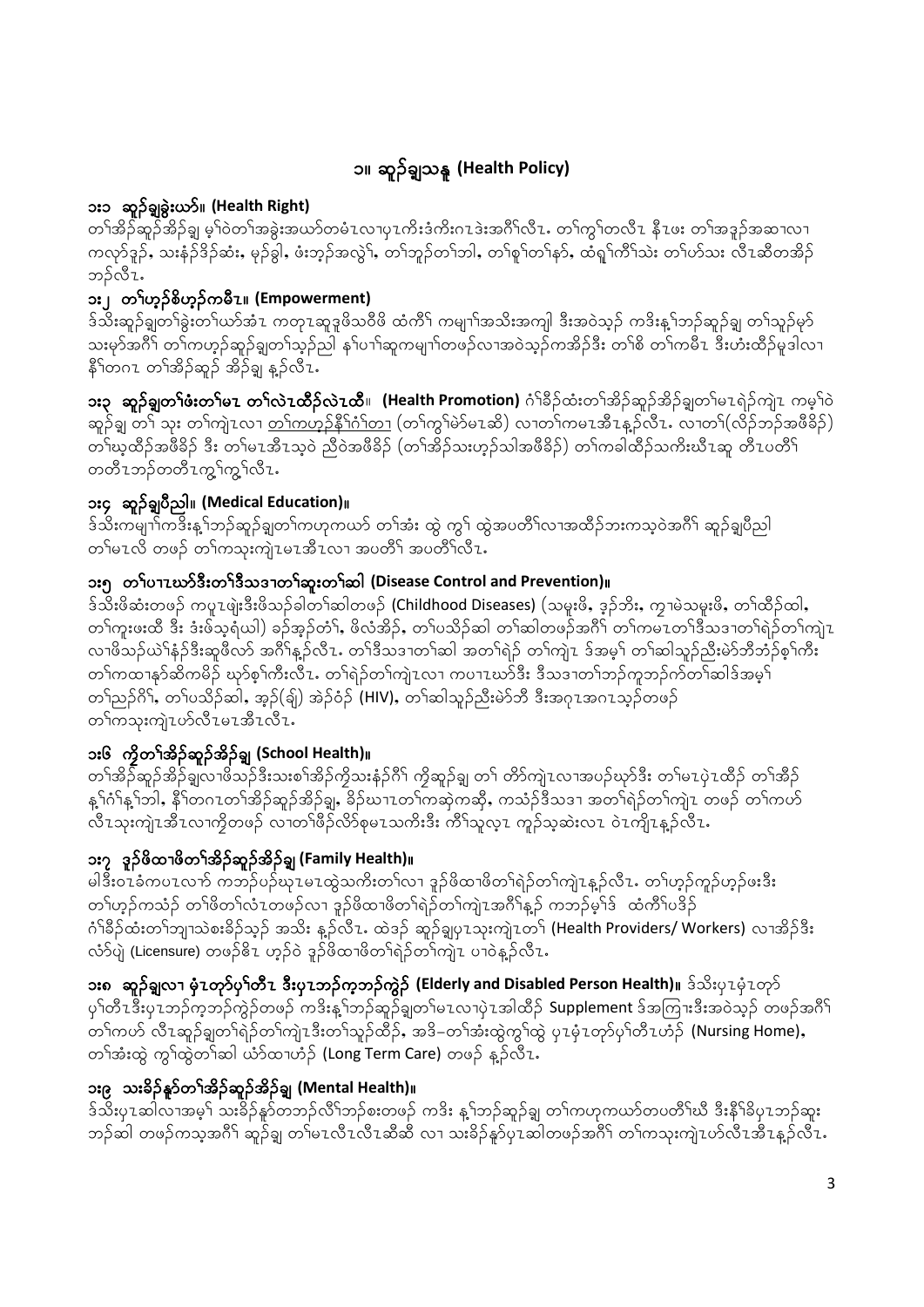### ား၁၀ တ<sup>5</sup>ကတိ1ပၫဆုၫကသံဉ်ကသိ (Drug Administration)။

ကသံဉ်ကသီလ1 တၫ်စူးကါအီ1တဖဉ် ကမ္နဂ်ဝဲအင်္ဂါလၢပုဲ1, အပတိႆၢထိဉ်ဘး ဒီး ကပူ1ဖျဲးဒီး တၢ်ဘဉ် ယိဉ်အဂိံ၊ တၢ်ကပ႑ၤဃာ်ဟံးစုနဲ့ဉ်ကျဲအီၤ လၢဝဲၤ ကျိၤန္ဥာ်လီၤႉ တၢ်ကထုးထိဉ်ဟ်ပနိဉ် ကသံဉ်လၢဘဉ်တၢ်ပ႑ၤဃာ် (controlled drugs) လၢထဲဒဉ် ဆူဉ်ရွုပုၤသုးကျဲၤတ႑် (Health Providers/ Workers) လၢအဒိးန္ ်ာလံာ်ပျဲ (Licensure) တဖဉ် အတၢ်နဲဉ်လီၤလၢ တၢ်ကဟ္၄်လီၤဆူ ပုၤဆါအအိဉ် န္ဥ်လီၤ.

### **ား၁၁ သူ့ဉ်ဂံု်ဝဉ်စဲကသံ့ဉ်ဖို့ဉ် (Traditional Medicine)**။

သုဉ်ဂံၢ်ဝဉ်စဲကသံဉ်တၢ်သုတၢ်ဘဉ် ဒီးတၢ်ဖံးတၢ် မၤ တ ဖဉ် တၢ်ကဆီဉ်ထွဲဟုဉ်ဂံၢ်ဟုဉ်ဘါမၤထီထိဉ်အပတိၢ် ဒီးပၫၤဃာ်အီၤ န့ဉ်လီ႗.

### **ား၁၂ ဆူဉ်ရွှုတ<sup>5</sup>ပၫဆု႑နဲ့ဉ်ကျဲ (Medical Ethics)**။

ဆူဉ်ချွတ်ၤပၫဆု႑နဲဉ်ကျဲလ႑အ လီ႑ပလိ႒် ဒီးထံကိ်ၤတဖဉ်ဆူဉ်ချွတၤ်ဟ်ပနိဉ် (international medical ethic) တၤ်ကဟ်လီ႑ လာဆူဉ်ချပု  $\tau$ သုးကျဲ $\tau$ မ $\tau$ တ ် (health providers) ဒီးဆူဉ်ချတ ်သူဉ်ထိဉ်တဖဉ် (health institutions) ကမၤထွဲအီၤအဂ်ိဳၤန္ ဉ်လီၤ.

### **ား၁၃ ဆူဉ်ချကရၫသဘျတဖဉ် (Private Health Institutions)**။

ဒ်သိးတၢ်ဘူဉ်တၢ်ဘါကရၢတဖဉ် $\boldsymbol{\cdot}$  ကရၢသဘျ့တဖဉ်ဒီး $\boldsymbol{\cdot}$  ထံဂုၤကိၢ်ဂၤတၢ်မၤစၢၤဒီးတၢ်ဂုၤထိဉ်ပသိထိဉ်ကရၢ တဖဉ် လၢကဟဲသူဉ်ထိဉ် ပုၤအကစ<sup>5</sup> (ပုၤတဂၤ) တ<sup>5</sup>ဆါဟံဉ်တဖဉ် (မ့) တ<sup>5</sup>ကဟုကယာ်ဟံဉ်တဖဉ် (မ့) ကမၤဆူဉ်ချုတၫ်ရဲဉ်တၢ်ကျဲၤ တဖဉ် ကဖိးမံလိာ်သးဒီး ဆူဉ်ချုမၤစၫၤ သနူအဂိၢ် တၢ်က ကတဲၤကတီၤကွဲးဟ်လီၤ တၢ်မၤတၢ်ဟံးစုနဲဉ်ကျဲန္ ့ာ်လီၤ.

### ၁း၁၄ တ<sup>ြ</sup>ဃကျိဉ်စုတ<sup>ြ</sup>မ႗စ႑ာ (Funding)။

<u>ဒ်သိးဆူဉ်ချတၢ်မzရဲဉ်ကျဲzတဖဉ် အတကွိ်ာကလဲ်ာထိဉ် ဒီးအပတိ်ာကထီထိဉ်အင်္ဂီ</u> တၢ်ကဃုမzန္ ်ာအါထိဉ် ကျိဉ်စ့တၤ်မၤစၢၤတဖဉ် ကျွဲကျွဲနှဉ်လီၤ.

### ား၁၅ ဆူဉ်ချုတ<sup>5</sup>ဘျာသဲစးဒီး တ<sup>5</sup>မ႗ ဖျါထိဉ်တ<sup>5</sup>ဘျာသဲစး (Laws and By-laws)။

တၢ်ဘျာသဲစးဒီး တၢ်မ႗ ဖျါ ထိဉ်ဆူဉ်ရှုတၢ်ဘျာသဲစးလၢအဘဉ်ထွဲဒီးဆူဉ်ရွုတၢ်မ႗တဖဉ် တၢ်ကဟ်လီ႗အီ႗ဒ် အလီၢ်အိဉ် အသိးလီ7.

# ၂။ တ<sup>န်</sup>ဘဉ်ဘိဉ်သည် (တ<sup>န်</sup>အိဉ်ကုၤအိဉ်ပှဲၤ) သနူ <mark>(Welfare Policy)</mark>

### ၂း၁ တ<sup>ရ</sup>မၤရဲဉ်ကျဲၤလၢ ပုၤမုံၤတု၁်ပု<sup>ရ</sup>တီၤ, ဒီးပုၤဘဉ်က္ခဘု်ကွဲဉ် ဒီး ပုၤလီၤဒ့လီၤတီၤတဖဉ် (Seniors, Disabled and **Vulnerable Persons Policy)**?

 $\delta$ သိးပှ $\texttt{I}$ မှံ $\texttt{I}$ တုိပျိ $\texttt{I}$ နှိ $\texttt{I}$ ဟုတ်လို $\texttt{I}$ အာ $\delta$ ကို ပျိ $\texttt{I}$ အာ $\delta$ ကို ကား $\delta$ ကာ $\delta$ ကာ $\delta$ ကာ $\delta$ ကိ $\texttt{I}$ တ<sup>ှ</sup>မzရဲဉ်ကျဲz တဖဉ်စုာ်စုာ် ဒ်အလီ်ာအိဉ်ဝဲအသိးန္ဉ်လီz**.** 

### **ုး** | မိ်္**ဒြ**ာ, ဖိဆံး ဒီးဖိသဉ် (Pregnant Women, Infants and Children)။

တၤ်မၤရဲဉ်ကျဲၤလီၤဆီဆီ လၢမိၤ်ဒၢ, ဖိဆံး ဒီးဖိသဉ်တဖဉ် ကဒိးန္ ်ာဘဉ်တၤ်အီဉ်န္ ်ုဂံၤန္ ်ုဘါ, တၤ်ဟ္ဉ်လီၤ ဆူဉ်ချုတၤ်သး ထူပၢါ်ႇ တၢ်ဒၢဖိဒီးတၢ်ကွ<sup>ရ်</sup> ဒိဉ်ထိဉ်ဖိ လၢ အိဉ်ဒီးတၢ်အိဉ်ဆူဉ်အိဉ်ချအဂိီ<sup>ရ်</sup> တၢ်ကသုးကျဲၤ ဟ်ပနိဉ်န့<sup>5</sup>အီၤန့ဉ်လီၤႇ

### ၂း၃ ထံလီ်<sup>န</sup>က်ိ<sup>န်</sup>ပူ႗ပု႗လိ်ိုအိဉ်ကမုံ (Internally Displaced Persons)။

 $\sim$ ်တ $\sim$ ်မ $\sim$ ရဲ့ $\sim$ ်အမ $\sim$ ်တ $\sim$ ်မ $\sim$ စား $\sim$  က $\sim$ ်မားတွဲက $\sim$ ကားတွဲတာ $\sim$ အိဉ်ဆူဉ် အိဉ်ချ့, တၢ်သုးကျဲၤ ကွၢ်ထွဲ တၢ် အိဉ်ဆိးလိ်ၢကျဲကဆုဲကဆိုလၢအဂ္ၤလၢ တၢ်အိဉ်ဆူဉ် အိဉ်ချူအဂိ်ၢ ဃှာ်ဒီး ထံကိ်ၢ တဖဉ်ကသုဉ်ညါ အဝဲသုဉ်အတ<sup>5</sup>အိဉ်သးတဖဉ် ဒီးတ<sup>5</sup>မzထီဒါပုzဂ္<sup>5</sup>ဝီခွဲးယာ် တ<sup>5</sup>ကစီဉ်တဖဉ် တ<sup>5</sup>ကဘိးဘဉ်ရzလီzအီz လၢကမ္ါဝဲတၢ်မၤရဲဉ်ကျဲၤ လၢထံလိ်ၤ ကိ်ၤပူးပုၤလိၤ်အိဉ်ကမုံ အင်္ဂါန္ဉ်လီၤ.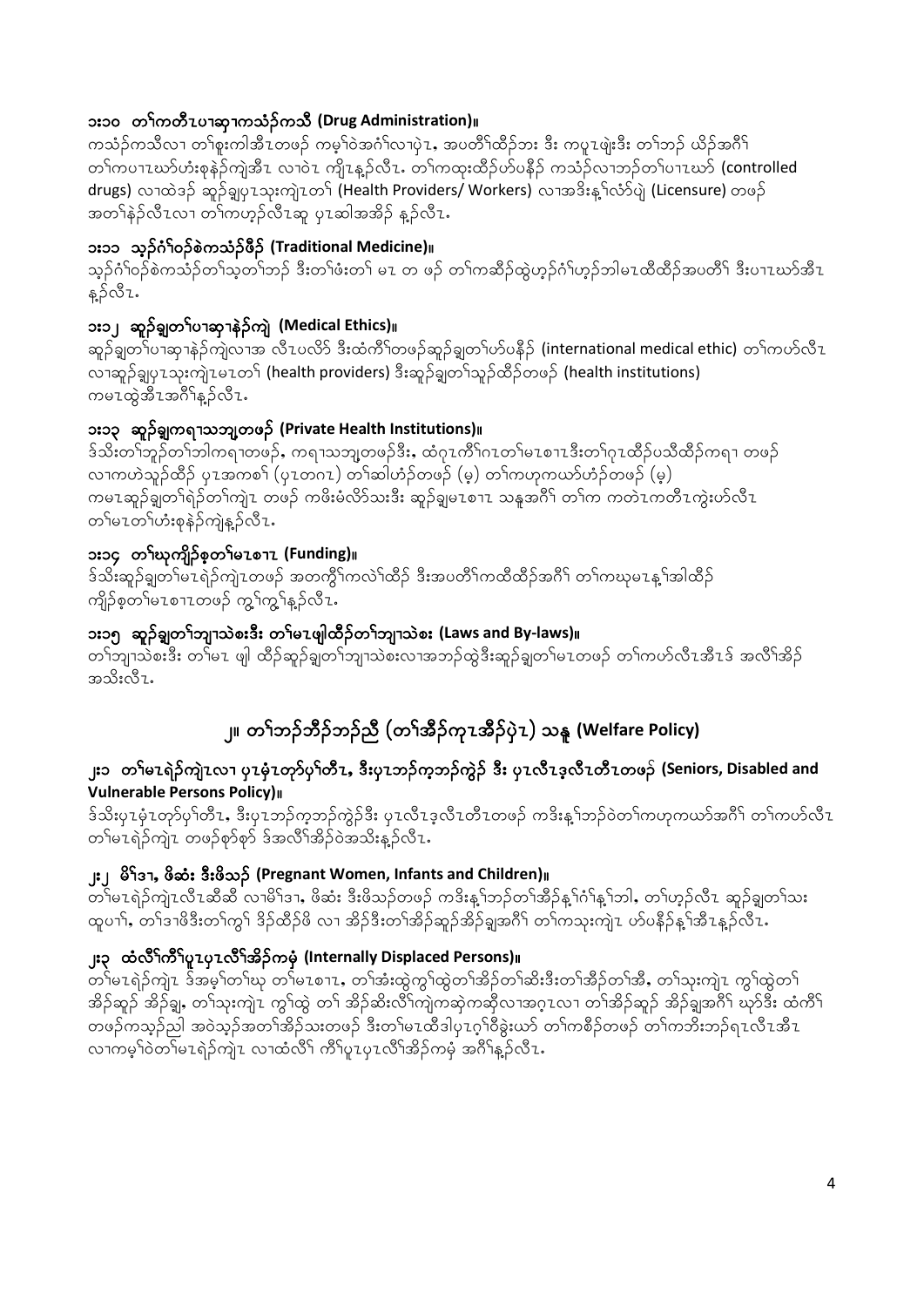### ၃။ တ<sup>5</sup>တိစၫ႗မ႗စၫ႗သန္ (Relief Policy)

### ၃း၁ ဂုၢိဂိၢိအူတၢိတိစၫzမzစၫzတၢိမzရဲဉ်ကျဲz (Emergency Relief Program)။

ခ်ီဖိျလၢန္ ဆၢဉ်တၫ်မၤဟးဂ်ီၤ အဃိမ့ၢ်ဂူၤ, တ႑်ဒုးတ႑်ယၤတ႑်မၤတရီတပါအဃိမ့ၢ်ဂူၤ မှၢ်ကျိၤဝဲၤကွာ်ဒီး တ႑်က်ထိဉ် ပသီထိဉ်တၢ်တိာ်ကျဲၤဖးဒိဉ် အတၢ်မၤတရီတပါအဃိ မ့ၢ်ဂ္ၤ, လၢတၢ်ဂ္ဂၢ်တၢ်ကျိၤ အဂၤတမံၤ လၢ်လၢ် အဃိမ့ၢ်ဂ္ၤ, ထံဖိကိ််ျဖိ ကမျာ်တဖဉ် လၢအတှ်ာဘဉ်တၢ်နးတၢ်ဖိုဉ် တၢ်ဃ့ၢ်မုံ ဟးဖိုုးမ့ၢ်အိဉ်ထိဉ်ဝဲန့ဉ် လၢအဝဲသ့ဉ်တဖဉ်ကဒိးန့်ာဘဉ် ့ဂ်ဂီ်ါအူ တၢ်တိစၢၤမၤစၢၤ အဂဵိၢ တၢ်ကသုးကျဲၤဟ်လီၤတၢ်မၤ ရဲဉ်ကျဲၤန္ဥ်လီၤ

### ၃း ၊ ့ နိ်္<sup>ု</sup>ကစ္္သားဒဥ္ဝဲ တျွံဆုတဲ့၃တုနားကကအကြွား, တျွံဆီလီးက္လာလိုက္ပြဲ ဒီး တျွံဒူးယါဃုာ်က္လာသူး (Voluntary Repatriation, Resettlement and Reintegration Program)

(က) ထံဖိကိ်ၤ်ဖိလၢဃ္ရာမုံဟးဖျိးအိဉ်တမုံ႑လၢ ကိ်ၤ်ခံဘူဉ်တဘွဉ်မ့္ပ်က္ ာ ထံလိ်ၤကိ်ၤ်ပူ႑မ့္ပ်က္ ၃ မုၤ်တနံ႑ ဖဲတၤ်သုးတၤ်ကျဲ႑ အိဉ်ထိဉ်လၢ ကဘဉ်က္1ကဒါက္1ဆူအိဉ်ဆိးလိ်ၤ်ကျဲန့္ဉ် ကဘဉ်အိဉ်ဒီး တၤ်ဘံဉ်တၤ်ဘၤလၢ အပဲု1ဒီးသူးသူဉ်လ1ကပီ1, ကဒိးသန္ၤထိဉ်အသးလၫနိ်ၫ်ကစၫ်ဒဉ်ဝဲတ႑်ဆၢတဲာ်, တအိဉ်ဒီးတ႑်နီၤဖး တ႑်ဒူဉ် တ႑်ဆ႑လ႑ ကဒိးန္ ႑်ဘဉ်တ႑်ထဲသိးတုၤသိး တၢ်ခွဲးတၢ်ယာ် လၢတၢ်ကသူဉ်ထိဉ်က္1ဒူသဝီအဂိၢ်န္ဥ်လိ႑.

(ခ) တၢ်ကီတၢ်ခဲလၢကဘဉ်ကွၢ်ဆၢဉ်မဲှ်တဖဉ် တသ့ဖဲအသ့ ကမ့ၢ်ဝဲအဆံးအစုၤကတၢၢ် ဒီးကမ့ၢ်ဝဲ တၢ်ပူၤဖျဲးအဂ်ီၢ တၢ်ကသုးကျဲၤဟ်လီၤအီၤဒီး မၤထွဲတၢ်မၤရဲဉ်ကျဲၤလီၤတံၢ်လီၤဆဲးန္ဥ်လီၤ.

# ၄။ တ<sup>5</sup>က်တိဉ်ပသီထိဉ်သန္ (Development Policy)

### ၄း၁ ပုၤတဝၢတၫ်သူဉ်ထိဉ်ကူၤအတၫ်အိဉ်မူတ႑်မၤရဲဉ်ကျဲၤ (Community Rehabilitation Program)။ လၢတၢ်သူဉ်ထိဉ်က္ၤဒူသဝီ ဒီးပုၤတဝၢတၢ်အိဉ်မူဆူညါအဂိ်ၢ တၢ်မၤရဲဉ်ကျဲၤဒ်အမ့ၢ် ပုၤတဝၢခီဉ်တဃာ် တၢ်သူဉ်ထိဉ် ဘိုထိဉ် က့ါ်ဂီၤတဖဉ်ႇ တါဆဲးကျိးဒီးတါဝံစိာ်တီဆု٦ႇ တါလုါအီဉ်သးသမှုတါလိဉ်ဘဉ်တဖဉ်ႇ ဒူသဝီထံနိတါကဆုဲကဆို တဖဉ် တၢ်က သုးကျဲၤမၤအီၤန္ ဉ်လီၤ.

- ၄း၂ တ<sup>ရ</sup>ဂုၤထိိ**ဉ်ပသိထိဉ်ကျဲသန္**။ တ<sup>ရ</sup>ဂုၤထိဉ်ပသိထိဉ်တ<sup>ရ</sup>တ်ကျဲၤတဖဉ် ကဘဉ်ဆီလီၤအသးလၢ ကျဲသနူ သၢမံၤ ဒ်အမ့<sup>ရ</sup>– ၁။ တၢ်ဂုၤထိဉ်ပသီထိဉ်တၢ်မၤရဲဉ်ကျဲၤ ကမ္နၢ်ဝဲ လိၢ်ကဝီၤဒူဖိသဝီဖိတဖဉ်အတၢ်,
	- ၂။ လိ်ၤကဝီၤဒူဖိသဝိဖိဒဉ်ဝဲ ကဘဉ်မ့ၢ်ပုၤတုၤ်လိာ်မၤသကိႏတၤ်လၤတၤ်ဂုၤထိဉ်ပသီထိဉ်တၤ်မၤ,
	- ၃။ တ<sup>ှ</sup>ဂုၤထိဉ်ပသီထိဉ်တ<sup>ှ</sup>မၤလၢတု<sup>ှ</sup>ယံာ်ခိဉ်ကျၤလၢစိၤဆူညါတဖဉ်အဂိ<sup>ု</sup>, လၢတအိဉ်ဒီး တၢ်မၤ ဟးဂိၤ တၫ်န္ ၊်သါ တၫ်ဆဲးတၫ်လၤဘဉ်န္ ဉ်လီၤ,ဒီး
	- ၄ ။ ကညီတဝၢပူၤတၢ်အိဉ်မူအတီၤပတိၢ်ကထီထိဉ်အဂိၢ် တၢ်ကဘဉ်ဒုးအိဉ်ထိဉ်တၢ်ခဲ့းတၢ်ယာ် သ္ဉ်တဖဉ် \_ လၢပိဉ်မှဉ်သွဉ် တဖဉ်အဂိါ လီၤဆီးဉ်တၢ်, ဒ်သိးကအိဉ်ထိဉ်ဒီးတၢ်အကံၢ်အစီဒီး တ၊်သးဒူ လ၊ကနဉ်လီၤဟ်ဖိုဉ် မၤသကိးတ၊်လ၊ တၢ်ဂုၤထိဉ်ပသိထိဉ် တ၊်မၤအဂ်ိၢိခ်ိဖျိဟ္ဥ်ထိဉ်တၢ်ထံဉ်မ့္ပ်ဂ္ၤ ဒီးဆၢတဲာ်တ၊်မ္ပ္ပ်ဂ္ၤန္ဥ်လီၤ

### ၅။ တ<sup>5</sup>မ႗သကိႏတ<sup>5</sup>သန္ (Partnership Policy)

ဒ်သိး တ၊်ဖိုဉ်တ၊်ယာ်, တ၊်တတိတလိၤဒီး တ၊်တတုၤသိးထဲသိး သ့ဉ်တဖဉ် ကလီၤမ၊်အဂိၢ် ပဝဲ (ဆူဉ်ချ့မၤ စၢၤ) တ၊်ကရၢကရိအံၤ အိးဟိထိဉ် ကျဲလ၊ကမၤသကိးတါဒီးကၡၢ်ကရၢ လၢအိဉ်ဟဲလ၊ ထံလိါကိၢိပူၤ မ့္ပ်ဂ္၊ ထံဂုၤ ကိၢ်ဂၤမ့္ပ်ဂ္၊လ၊ ကဟဲမၤသကိးတ္၊ တဖဉ် ဒ်သိးပကတုၤယီ ဆူပတၢ်ပညိဉ် ဖီတၢဉ်ချ့ချ့အဂိါ နူဉ်လီၤႉ ကရူၢ်ကရၢ ကိႈဖုဒဲးလၢ သးအိဉ်ဟဲဒီး မၤသကိးတၢ်လၢ အဘဉ်ဃး ဂုၢိဂိၢိအူတၢ်တိာ်စၢၤမၤစၢၤ သနၢဉ် မ့ၢ်ဂုၤ, တၢ်ဂုၤထိဉ် ပသိထိဉ်တၢ်မၤသနၢၢ်မ့ၢ်ဂုၤ, ပုၤဂုၢ်ဝိဒီးဆူဉ်ချ့ တၢ်ဖံးတ၊်မၤခဲလၢာ် မ့္ပ်ပ္စ္သည္မွ် လသဉ္ ဒိုးသန္၊ထိဉ်အီးလ၊တၢ်ဘျ၊လ၊ အိဉ်ကွဲးဟ်လီၤ သးလ၊လာ်သ္၄် တဖဉ်အံၤအဖီခိဉ် န္ဥာလီၤ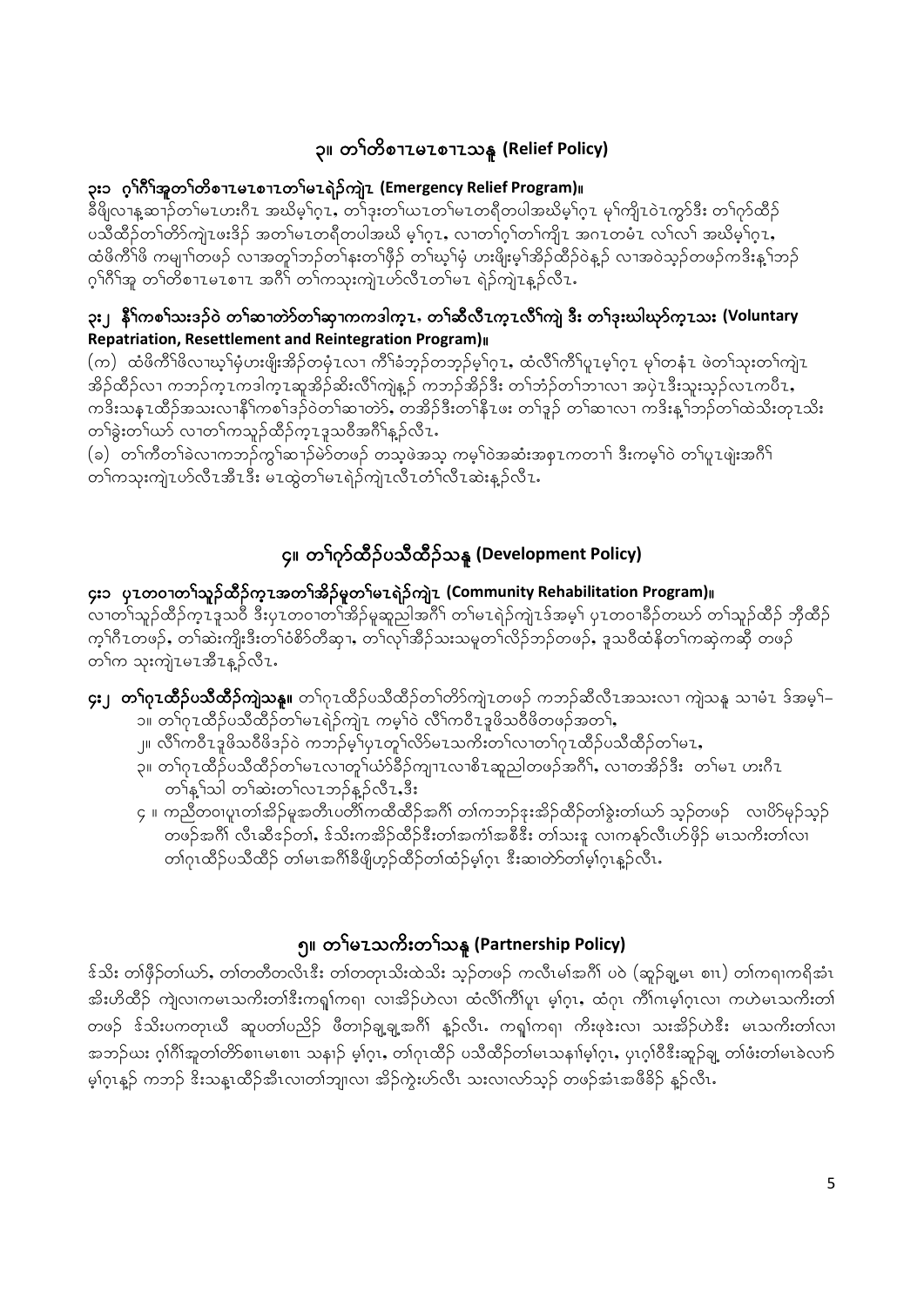### ၅း၁ တၢိတ်သးလၢကဒုးလိဉ်ထိဉ်ဖးထိဉ်တၢ်မၤအဂိၢ်

ပုၤတဖုတကၡၢမ့ၢ်ဂူၤႇတၢ်ကၡ၊ကရိတခါခါမ့ၢ်ဂူၤလၢအသးအိဉ်မၤသကိးတၢ်လၢတၢ်အိဉ်ဆူဉ် အိဉ်ချ့တၢ်မၤႇ တၢ်ဂုၤ ထိဉ်ပသိထိဉ် တါမၤ,ပုၤဂ္ဂါဝိတါမၤဒီး ဂ္ဂါဂိါအူတါမၤမ့္ဂ်ဂၤန္ ဉ် ကဘဉ်နီၤဟ္ဥလိ>်သး တါကရ္၊ ကရိတဖုဒီးတဖု အတါထံဉ် တါက္ဂါစိတဖဉ် ဒ်သိးကဒုးဆူဉ်ထိဉ် တၢ်ဖံးတ၊်မၤဒီး အဂၤတမံၤ တၢ်ဖံးတ၊်မၤ ခဲလၢာ် ကဘဉ်ဘူးဝဲ လိၤလိၤဆူ ပုၤလီၤတီၤလီၤဒ့္ ပုၤတူ၊်ဘဉ် တါဒီးပုၤလ၊ တါကွါကဟ်အီၤ သူဉ်တဖဉ် အင်္ဂါနူဉ်လီၤႉ တါကရၢကရိလ၊ အမၤသကိႏ တါကိႏဖုဒဲး ကဘဉ်ဟ်ကဲဝဲ တါကရၢကရိ အဂၤသ္ဥ်ာတဖဉ် - အတၢ်ဖီးတ၊်မၤ - အလှၢ်အပူၤတဖဉ်ဒီး- တ၊်ကဘဉ်- ဟ်လှ၊်ဟ်ပူးဒီး- တ၊်ကဘဉ်- သှဉ်ညါဟ်ကဲစ့ဉ်- ကီးဝဲ- တ၊်ကရၢ ကရိ တဖုဒီးတဖုအတၢ်သုတၢ်ဘဉ်ဒီး အတၢ်အိဉ်ယၢၤလ၊ အလီၤဆီလိ5်သးလ၊ ဟဲစိ5်နှ5်ဝဲ လ၊ တၢ်ဟ်ဖိုဉ်မၤသကိးဒီး တၢိဒိးသန္ၤ လိ>်သး တဖုဒီး တဖုအဘၢါစၢၤန္ ဉ်လီၤႉ

### ၅း၂ တၢိတ်လု၊်ဟ်ပူးတ၊်ဟ်&ှိဉ်ဟ်ကဲလိာ်သးယ၊်ခီယ၊်ခ်ီ

စ်သိးတၢ်ကသ့ဟ်လု၊်ဟ်ပူး, ဟ်<sup>စွ</sup>ဉ်ဟ်ကဲဝဲတ၊်လ၊အလီးဆီလိာ်သးတဖဉ် ကသ့အင်္ဂါ တ၊်ကဘဉ်ဒုးအိဉ် ထိဉ် ပျီတ၊်မ၊ခိဉ်သွဉ် တခါခါလ၊ တၢ်ကရၢကရိလ၊ ဖံးသကိႏမၤသကိႏတၢ်တဖဉ်အဂ်ိၢ် ဒ်သိးတၢ်ကရ၊ ကရိလ၊ ဖံးသကိႏမၤသကိႏတၢ်သ္ဥ်တဖဉ် ကနီၤ ဟ့ဉ်လိာ်သး အတၢ်စူဉ် တၢ်နာ်ဒီး တၢ်ဖံးတ၊်မၤ အလှ၊်အပူ၊ သ့ဉ်တဖဉ် နူဉ်လီၤႉ တ၊်ကရၢကရိတဖုဘဉ်တဖု ကဘဉ်အိဉ်ဒီး သးလ၊ ကမၤသကိးတ၊် တမံၤယီလ၊ တၢ်ဂ္ဂ၊် အရှုဒိဉ် တဖဉ်အဖီခိဉ်ယှာ်ဒီး သးလ၊ကမၤတၢ်လ၊ -မှဉ်ခွါတ၊်ထဲသိးတုၤသိး, ဟ်ဒိဉ် ဟ်ကဲ တ၊်ဟဲလီၤစၢၤ ဖံးဘုဉ်လီၤဆီ လိာ်သး တဖဉ်ဒ်သိး ပုၤဖိုဉ်ဖိယာ်ဖိဒီးပုၤဂံါစါလၢ ဘဉ်တၢ်ကွၢ်က ဟ်ကွဲာ်အီၤ သုဉ်တဖဉ် က<sup>ွ</sup>ိးန္**ဉ်ဘဉ် ဂံ၊ိ**ခိ်ဉထံး ပုၤဟိဉ်ခိဉ်ဖိခွဲးယာ်ဒီး ကန္**ဉ်နှ**ာ်လီၤ မၤတၢ်လၢ အပုၤတဝၢတၢ်ဂုၤထိဉ် ပသီထိဉ် အတၢ်မၤပူၤ လၢအနိဉ် ကစၢ်ံံးဉ်ဝဲ ကသူ အင်္ဂါန္ဥာလီၤႉ

### ၅း၃ မၤတၢ်ဖျိဖျိဖျါဖျါဒီးတၢ်အုဉ်ကီဟံးမှုဒါ

တာ်ကရၢကရိုကိုးဖုဒ်းလ၊ နှာ်လီၤဟ်ဖိုဉ်မၤသကိုးတာ်နှဉ် ကဘဉ်မှာ်တာ်ကရၢကရိလ၊ ဟုံးမှုဟံဒါမၤတာ်လ၊ ပုၤဖိုဉ်ဖိယာ်ဖိ (မ္) ပုၤလၢ တူါဘဉ် တၢ်ဒုးတၢ်ယၤ အတလၢ်တဖဉ် ဒီးတၢ်ကရၢကရိသ္ဥတဖဉ်အံၤ ကဘဉ် ရှစ္န၊်ကီးဒီးလိါ ကဝီၤတၢ်ကရၢကရိ တဖဉ်ယှာ်ဒီး ကျိဉ်စု ကစါဒီး ပဒိဉ်ပပုါသူဉ်တဖဉ်နှဉ်လီၤႉ တဘျိယီ တါကရၢ ကရိသ္ဥ်တဖဉ်အံၤဘဉ်မၤလီၤတံါဝဲ လၢ တါမၤ သကိႏတၢ်အပူၤအဝဲသ့ဉ်တဖဉ် ဘဉ်ထွဲ လိ5်သးအသနၢဉ် ဖဲလဲဉ်ႇန်လဲဉ်နီးအဝဲသ့ဉ်တဖဉ်ဟံမူဟံဒါလ၊ ထံဖိကိၢိဖိ ကမျ၊ၢ်အင်္ဂါ (မ္) ပုၤတ၀၊ အဂ်ိၢိ ဒ်လဲ၊်န္ဥာ်လီၤႉ တ၊်သ္ဥ် တဖဥ်အံၤ ဒ်သိးတ၊်ကဟဲဆုံးတ၊်ဘွဉ်ကံ်ဂူာ်ကသ္အာဂိၢိန္ဥာ်လီၤႉ

### ၅း၄ တ1်ဖီးတ1်မၤပူၤ တ1်ဟ်သးလဲ1်လဲ1်

တၢ်ဖံးသကိးမၤသကိးလ၊ ဆၢကတိၢ်ဖုန္ဉခ် ပစံးလ၊ ကြၤးဝဲဘဉ် ဝဲဘဉ်ဆဉ် ပတၢ်ဖံးတ၊်မၤလ၊ ပမၤအီၤ ဘဉ်ဃး ပုၤကညီ တၢိအိသူဉ် အိသး တ၊်မၤ,တၢ်ဂုၤထိဉ်ပသီထိဉ်တ၊်မၤ,ဂ္ဂါဂိၢိအူတၢ် ဖံးတ၊်မၤ, ဆူဉ်ချ့တၢ်ဖံး တ၊်မၤရဲဉ်ကျဲၤ ခဲလၢာ်နူဉ် တှၢ်ယံာ်ခ်ိဉ်ကျၤၤဝဲဖဲလ၊ ပဟ်လီၤ တၢ်ဖံးသကိးမၤသကိးတၢ်လ၊ တၢ်ဆၢကတိၢ် ယံာ်န္ဥာလီၤႉ အယိ တၢ်ကရၢကရိလ၊ ဖံးသကိးမၤသကိးတၢ်မ့္ပ်က္၊ တ္ပ္ပ်က္စရ္၊ကရိလ္၊သးအိုဉ် ကနီၤဟ္၌လီၤ ကျိဉ်စ္ တ္ပ္ပ်က္ဆိဉ်ယ္၊၊ တဖဉ်မ့္ပ်က္၊ တ္ပ္ပ်က္စရ၊ကရိလ္၊ ဟူဉ်နီၤတ္၊် လံကျိဉ်စု တ၊်အိဉ်ယၢၤ သူဉ်တဖဉ်မူ၊်ဂူၤနူဉ် ကဘဉ်ဟ်သး လဲ၊်လဲ၊် ကွ၊်ကွ၊်ဒီး တသူဖဲအသူကဘဉ်ဟ်လီၤ အတၢ်ဖံးသကိႏမၤ သကိႏ တၢ်ရဲဉ်တၢ်ကျဲၤလၢ တၢ်ဆၢကတိၢ်ယံဉ် အဖီခိဉ် နူဉ်လီၤႉ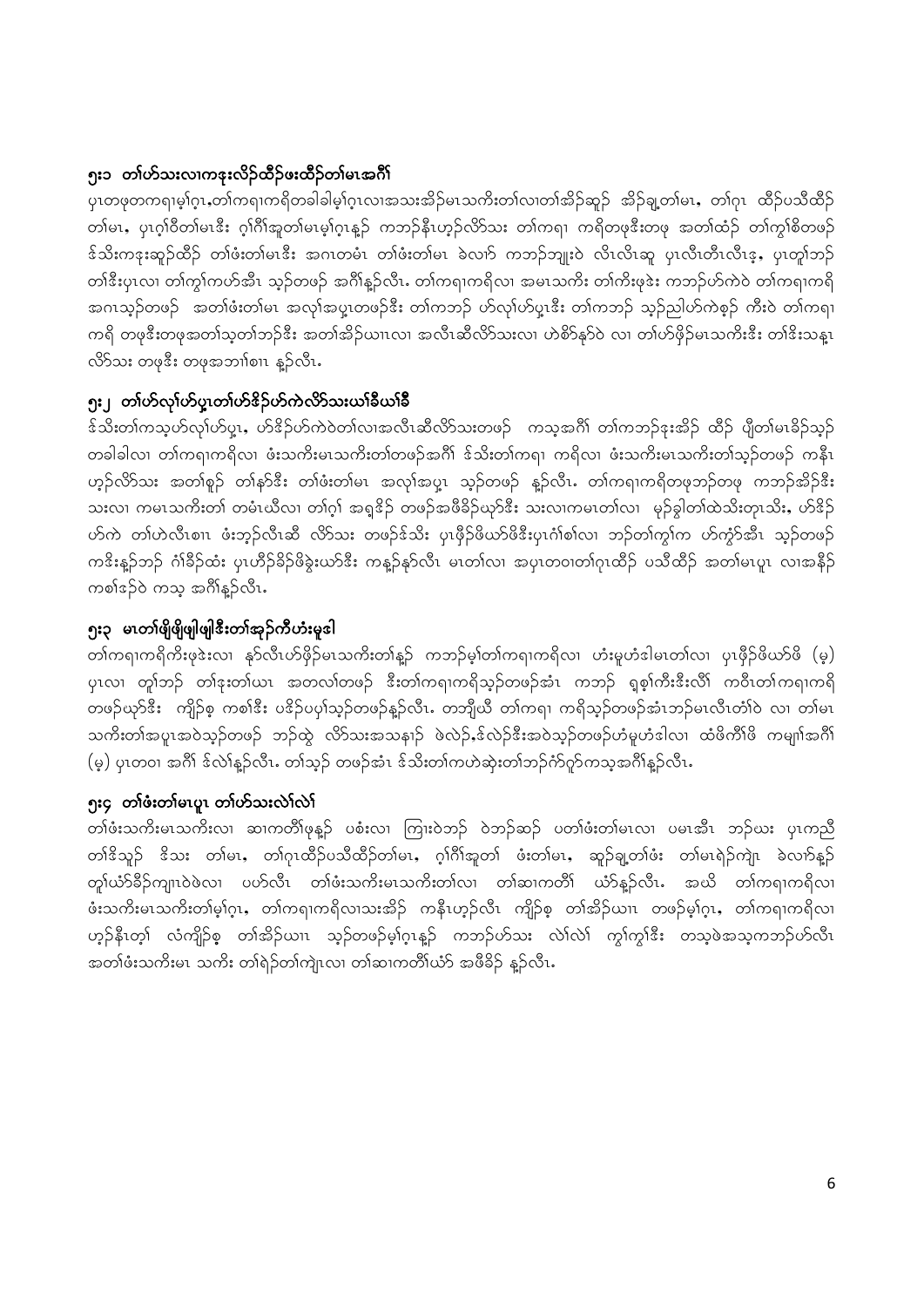

# **KDHW KAWTHOOLEI DEPARTMENT OF HEALTH AND WELFARE**

PO Box 189, Mae Sot, Tak 63110, Thailand • Phone/Fax: (055) 536 147; • Mobile phone: 081 379 0280 / 0817854984 / 0801359232 • Email[: kdhwnetwork@gmail.com /](mailto:kdhw@tttmaxnet.com) [ehkalushweoo@gmail.com](mailto:ehkalushweoo@gmail.com) [/ diamondsaw@hotmail.com](mailto:diamondsaw@hotmail.com) •

### **Karen National Union Department of Health and Welfare Health and Welfare Policy February 2013**

#### **Preamble**

The Department of Health and Welfare is a department under the administration of the Karen National Union (KNU). The department has two core responsibilities, namely, health care and welfare services. The department is responsible for the physical and mental well-being and the welfare of the people residing in Kawthoolei. The Kawthoolei health and welfare policy is prepared according to the current political environment and situation. The purpose is to plan and implement programs during the transitional period until the time of converging to existing health and welfare policy/policies.

#### **Main Aim**

Our main objective is to provide primary health care that is community based and is available to all, and, at the same time, to implement secondary health care programs and welfare programs especially for the mother and child, the elderly, and the disabled.

#### **Included Policies**

The policy incorporates five sub-policies, namely,

- 1. Health Policy
- 2. Welfare Policy
- 3. Relief Policy
- 4. Development Policy, and
- 5. Partnership Policy

#### **1. Health Policy**

#### **1:1 – Health Care Right**

Health care is a right to which everyone is entitled. There must be no discrimination against race, age, gender, skin color, religion, belief, or political stand.

#### **1:2 - Empowerment**

The community and public will be empowered by means of health education and personal health awareness so that the health care right will reach them and they will receive qualified health care.

#### **1:3 – Health Promotion**

Implementation of a primary health care program will be given top priority. The health care programs will be upgraded according to needs, demand and available resources.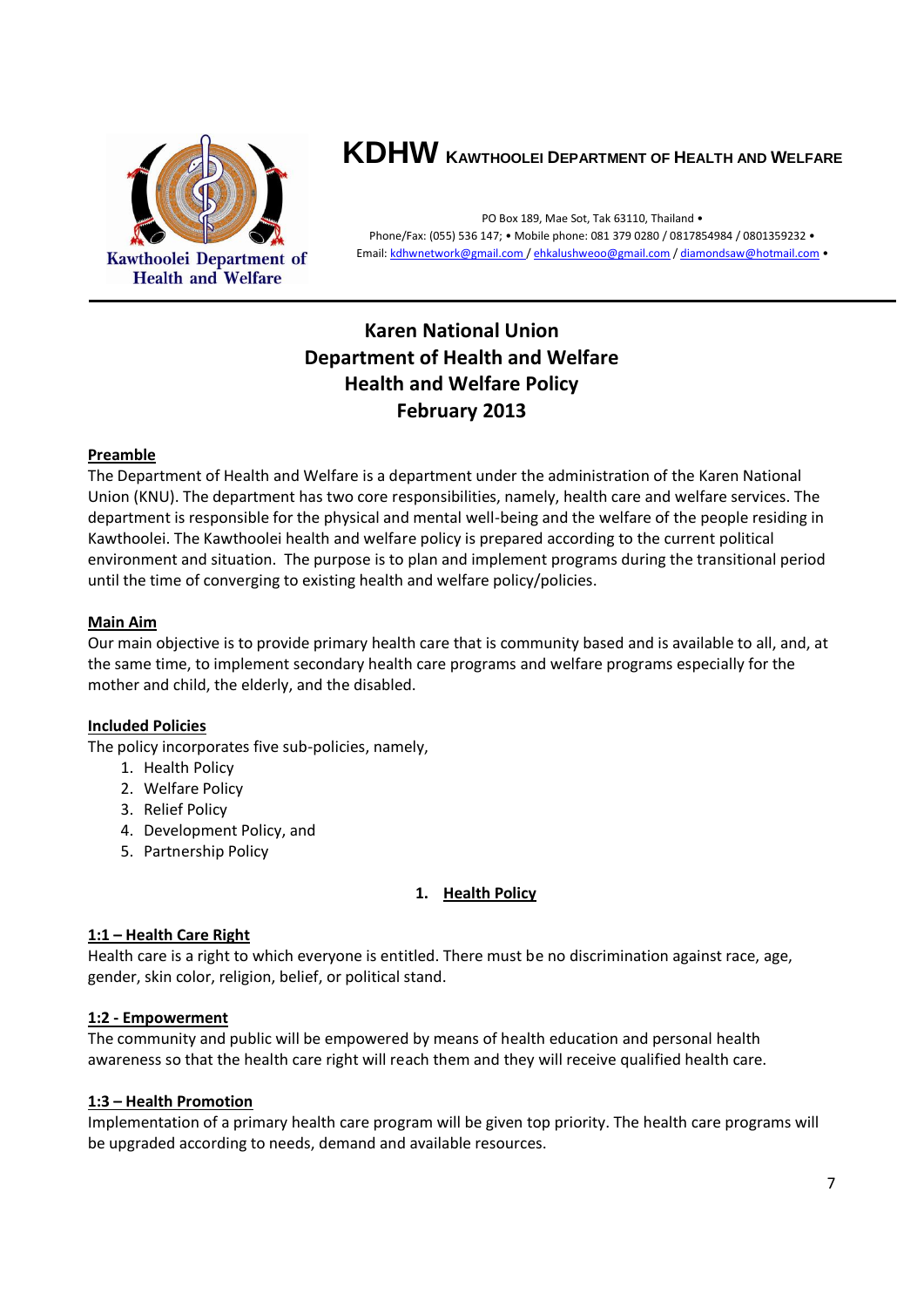#### **1:4 Medical Education**

Medical education will be planned and implemented at various levels so that the people will benefit from high standard health care services.

#### **1:5 – Disease Control and Prevention**

An immunization program to prevent children under five years old from getting childhood diseases (measles, mumps, German measles, chicken-pox, whooping cough and diphtheria), tetanus, polio, and tuberculosis will be implemented. Immunization against hepatitis B will also be considered for inclusion. Control and prevention of malaria, tuberculosis, HIV, hepatitis and other infectious diseases will be implemented.

### **1:6 – School Health**

A school health program, including, but not limited to, supplementary nutrition, personal hygiene, environmental sanitation, and immunizations, for children and youth of school age, will be implemented in schools in coordination with Kawthoolei Department of Education and Culture.

### **1:7 – Family Health**

Both the wife and husband will be involved in family planning. Counseling and supplies for family planning will be provided according to the constitution of the state government. Only health providers licensed in family health care are authorized to prescribe family planning.

#### **1:8 – Health for the Elderly and Disabled**

A supplementary health care program for the elderly and disabled, and facilities such as nursing homes and long term care institutions, will be provided as necessary.

#### **1:9 – Mental Health**

A mental health care program will be provided so that people with mental disorders will have the same health care benefit as have people with physical health problems.

#### **1:10 – Drug Administration**

The department will issue directives requiring that medicines be of full potency and safe to use, and that medical equipment be up to standard. It will also issue from time to time the list of controlled drugs that only health care providers licensed to do so are authorized to prescribe.

#### **1:11 - Traditional Medicine**

A traditional medicine program and education will be supported, encouraged, and controlled.

#### **1:12 – Medical Ethics**

Medical ethics in accordance with international codes of medical ethics will be promulgated for health care providers and health care institutions.

#### **1:13 – Private Health Institutions**

A directive will be prepared for religious institutions, independent organizations, and foreign aid and development agencies that wish to build private hospitals or care facilities or to implement health programs, in accordance with the health and welfare policy.

#### **1:14 – Funding**

Funding will be sought continuously to broaden the scope of health care programs and for upgrading of health care standards.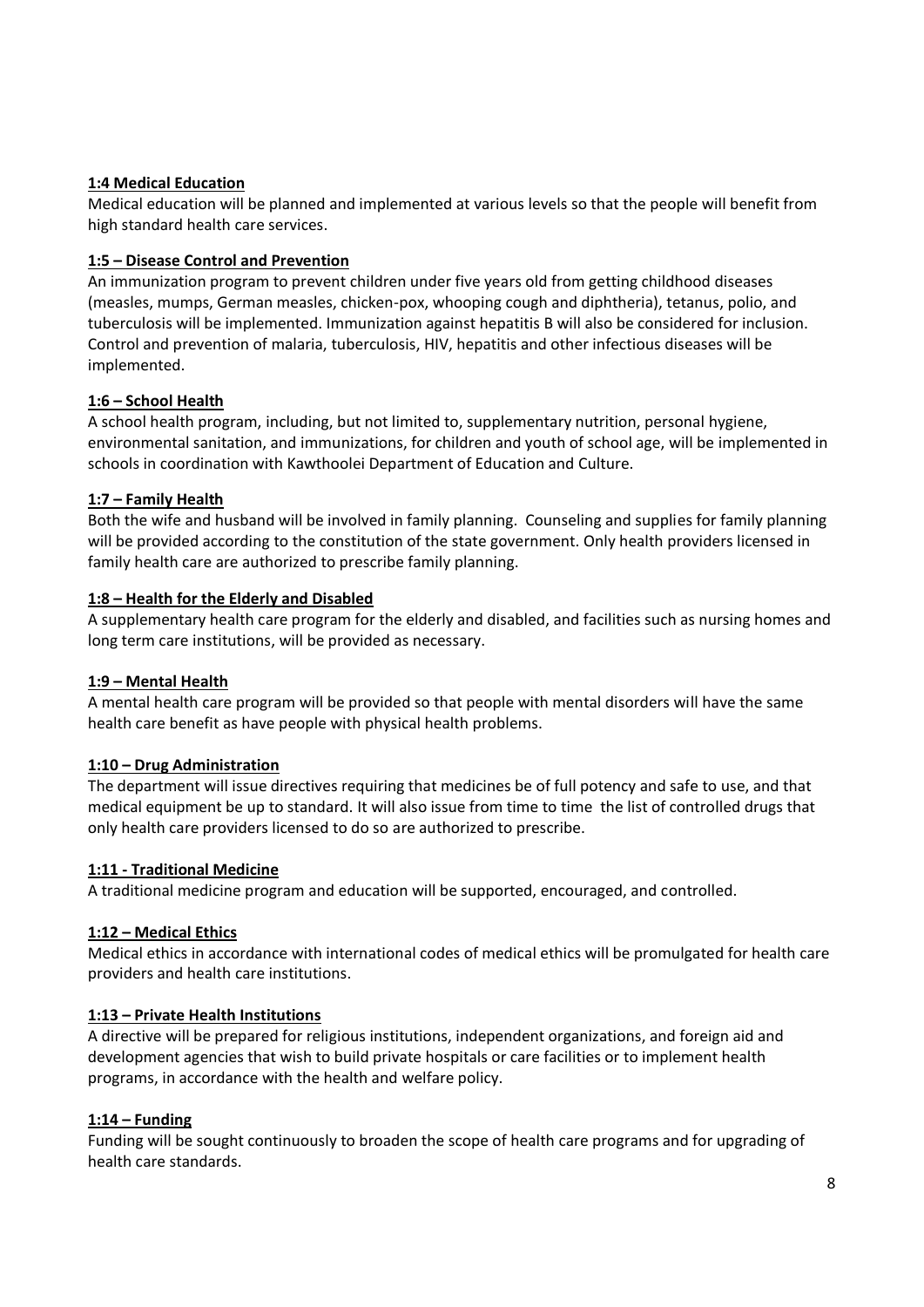#### **1:15 – Laws and By-laws**

Laws and by-laws for health care will be promulgated from time to time as deemed necessary.

#### **2 – Welfare Policy**

#### **2:1 – Welfare Programs for the Elderly, Disabled and Vulnerable**

Programs for the welfare of the elderly, disabled and vulnerable will be promulgated according to needs.

#### **2:2 – Pregnant Women, Infants and Children**

Special programs for pregnant women, infants and children on nutrition, health awareness, healthy pregnancy and proper raising of children will be promulgated.

#### **2:3 – Internally Displaced Persons**

Programs for internally displaced persons will include fund raising, providing shelters and food, proper health care, sanitation, and international awareness of human right violations.

#### **3- Relief Policy**

#### **3:1 – Emergency Relief**

When a population is suffering and displaced because of natural disasters, war atrocities, or mega economic and developmental atrocities, or for any other causes, there will be programs for them to receive emergency relief.

#### **3:2 – Voluntary Repatriation, Resettlement, Reintegration**

- (a) Regardless whether citizens have been displaced to a second country or within the country, when there is plan for returning them to their homes there must be security with integrity. Their return must be voluntary, and there must be no discrimination so that all have equal rights in reestablishing the cities and villages.
- (b) A clear and detailed work plan must be formulated so that resettlement will occur with minimum difficulty and with full assurance of safety.

#### **4 - Development Policy**

#### **4:1 – Community Rehabilitation Program**

The community rehabilitation program will consist of, but not be limited to, structure of the community, communication and transportation, livelihood needs, water supply and sanitation.

#### **4:2 – Development Work Program**

Development plans will be based on four policies, namely,

- 1. The development program will belong to the community
- 2. The development program will be accepted and implemented by the residents of the community.
- 3. The program will be sustainable for future generations and will not damage the cultural heritage, and
- 4. Rights for women will be established to encourage women to participate in the community development program for uplifting the standard of living of the community both by work and by decision-making.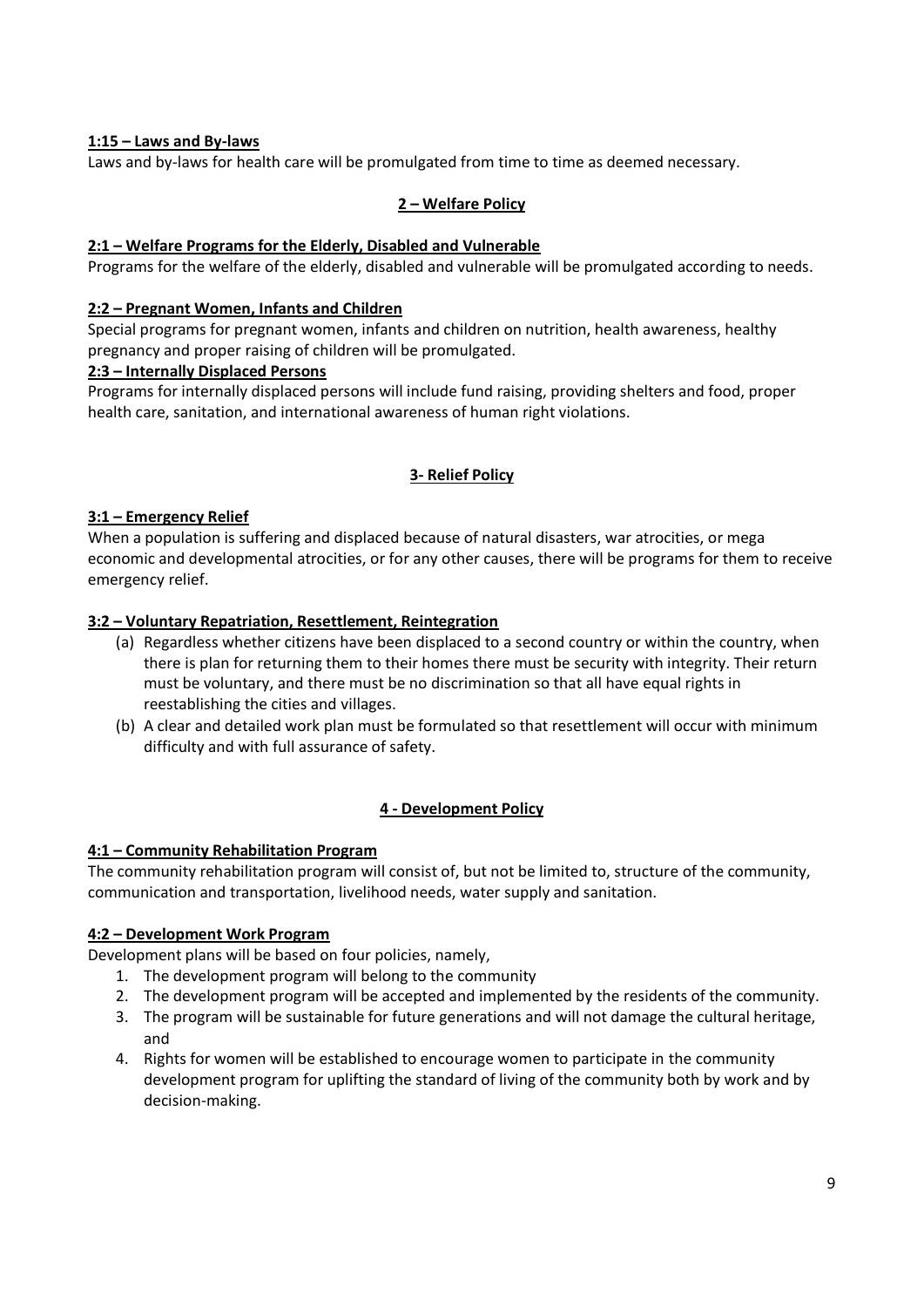### **5 – Partnership Policy**

With the objective of eliminating poverty, injustice and inequality, the Department of Health and Welfare opens its door to partnership with organizations inside the country and from other countries with the aim of achieving its goals quickly. Every organization interested in partnership for the provision of emergency relief, support for the development sector or the health sector, or for humanitarian aid must abide by the rules and regulations set out below.

#### **5:1 - Complementary purpose and added value**

Any group or organization that is willing to work together for health, development, welfare and emergency relief needs to share its visions, aims and objectives in order for our work to continue to be strong. Besides, all the work must directly benefit the elderly, the vulnerable, and the neglected. Each organization needs to respect other organizations' activities and values, and to value the different abilities and specialities that they bring so that they can coordinate their activities and collaborate in a positive way.

### **5:2 - Mutual Respect for values and beliefs**

To be able to value and respect differences we need to establish a main field group for each organization that is collaborating in order to enable them share their beliefs and values. Each organization needs to have the will and mindset to work together and to prioritize gender equality and respect for skin color, so that it can realize the human rights of the neglected, weak and poor, who have the right to work for the development of their own community.

#### **5:3 - Transparency and accountability**

All the organizations involved in the partnership should be those that assume responsibility for issues such as poverty or populations suffering from conflict. Those organizations need to develop relationships with local organizations, business people and the government. At the same time we need to make sure that organizations work in appropriate sectors without overlap that they function in a way that is complementary to other organizations, and that they take responsibility for avoiding conflict among the people and the communities.

#### **5:4 Commitment and flexibility**

Whilst short-term coordination is good and appropriate, the activities that we carry out are related to development, emergency response, and caring and health work, and all need to be long-term. Therefore we must establish a long-term coordination strategy. Each organisation that is willing to cooperate or donate money or that has already provided money needs to be flexible, and to set up long-term coordination for its programs to the extent possible.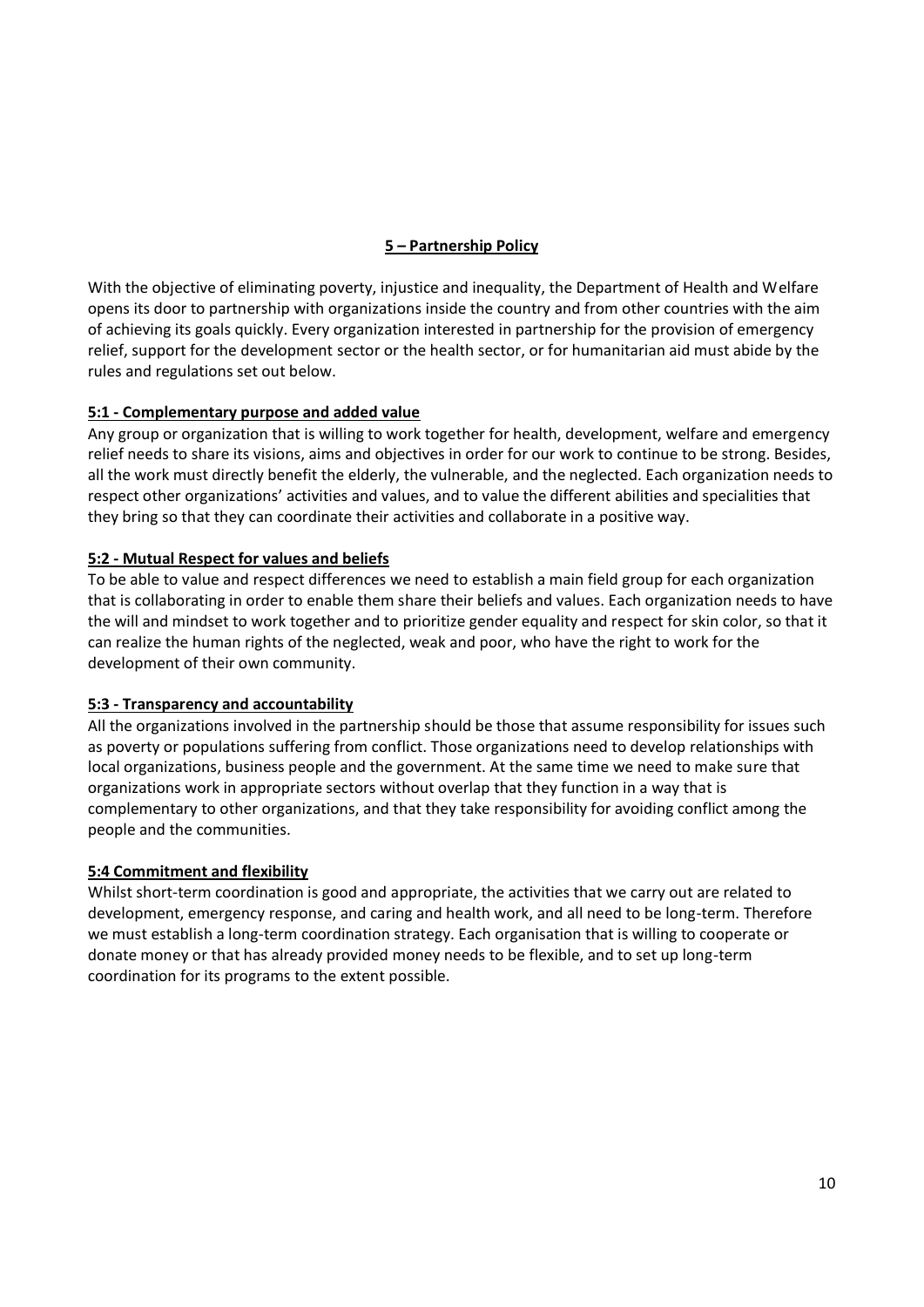

# **KDHW <sup>K</sup>AWTHOOLEI DEPARTMENT OF HEALTH AND WELFARE**

PO Box 189, Mae Sot, Tak 63110, Thailand • Phone/Fax: (055) 536 147; • Mobile phone: 081 379 0280 / 0817854984 / 0801359232 • Email[: kdhwnetwork@gmail.com /](mailto:kdhw@tttmaxnet.com) [ehkalushweoo@gmail.com](mailto:ehkalushweoo@gmail.com) [/ diamondsaw@hotmail.com](mailto:diamondsaw@hotmail.com) •

# ကေအဲန်ယူ–ကရင်အမျိုးသားအစည်းအရုံး ကော်သူးလေကျန်းမာရေးနှင့် ကယ်ဆယ်ရေးဌာန ကျန်းမာရေးနှင့် လူမှုကယ်ဆယ်ရေး မူဝါဒ **February 2013**

### စကားဦး။ (Preamble)

ကော်သူးလေကျန်းမာရေးနှင့်ကယ်ဆယ်ရေးဌာနသည် ကေအဲန်ယူကရင်အမျိုးသားအစည်းအရုံး၏ လက်အောက်ခံ ဌာနတခုဖြစ်သည်။ ဤဌာနသည် အခြေခံလုပ်ငန်းစဉ် (၂) ရပ်ဖြစ်သော၊ လူထုကျန်းမာရေးနှင့် လူထု ကယ်ဆယ်ရေး (လူမှုဖူလုံရေး) တို့ကိုတာဝန်ယူသည်။ ဤဌာနသည် ကော်သူးလေပြည်နယ်အတွင်းနေထိုင်သော ပြည်သူလူထု၏ ကိုယ်စိတ်နှစ်ဖြာ ကျန်းမာရေးပြည့်စုံမှုနှင့် လူမှုဘဝဖူလုံမှုကို တာဝန်ယူသည်။ ဤကော်သူးလေကျန်းမာရေးနှင့် ကယ်ဆယ်ရေးမှုလမ်းစဉ်အား ယနေ့နိုင်ငံရေးနှင့် ပတ်ဝန်းကျင်အခြေအနေအရ ပြင်ဆင်ခြင်းဖြစ်သည်။ ရည်ရွယ်ချက်မှာ အသွင်ကူးပြောင်းရေးကာလမှ ရှိနှင့်ပြီးသောကျန်းမာရေးနှင့် ကယ်ဆယ်ရေး မူလမ်းစဉ်များအရ ပူးပေါင်းနိုင်ကြသော အချိန်အထိ လုပ်ငန်းများကို အစီအစဉ်ရေးဆွဲပြီး အကောင်အထည်ဖေါ်နိုင်ရန်အတွက်ဖြစ်သည်။

# အဓိက ရည်မှန်းချက်။ (Main Aim)

vlxktajcjyKaom y%mrusef;rma&;apmifha&Smufr+vkyfief;onf vlwdkif;twGufusef;rma&; jzpfonfESifh tnD/ တချိန်တည်းတွင် လိုအပ်မှုအရ လုပ်နိုင်သော လွယ်ကူသော ကျန်းမာရေးစောင့်ရှောက်မှု ဒုတိယအဆင့်နှင့် ကယ်ဆယ်ရေးအတွက် အထူးသဖြင့် မိခင်နှင့်ခလေးသူငယ်၊ သက်ကြီးရွယ်အိုနှင့် မသန်မစွမ်းသူများအတွက် ကယ်ဆယ်ရေးလုပ်ငန်းများ ဖေါ်ဆောင်ရန်တို့မှာ ဤဌာန၏ အဓိက ရည်မှန်းချက်ဖြစ်သည်။

## မှုဝါဒများ။ (Included Policies)

မူလမ်းစဉ် ခေါင်းစဉ် (၅) ခု ရှိပါသည်။ ၄င်းတို့မှာ–

- ၁။ ကျန်းမာရေး မူလမ်းစဉ် (Health Policy)
- ၂။ ကယ်ဆယ်ရေး မူလမ်းစဉ် (Welfare Policy)
- ၃။ ကူညီပေးရေး (Relief Policy)
- ၄။ ဖွံ့ဖြိုးရေးမှု လမ်းစဉ် (Development Policy)
- ၅။ ဆက်စပ်ပူးပေါင်းဆောင်ရွက်မှု (Partnership Policy) မူလမ်းစဉ်တို့ဖြစ်ပါသည်။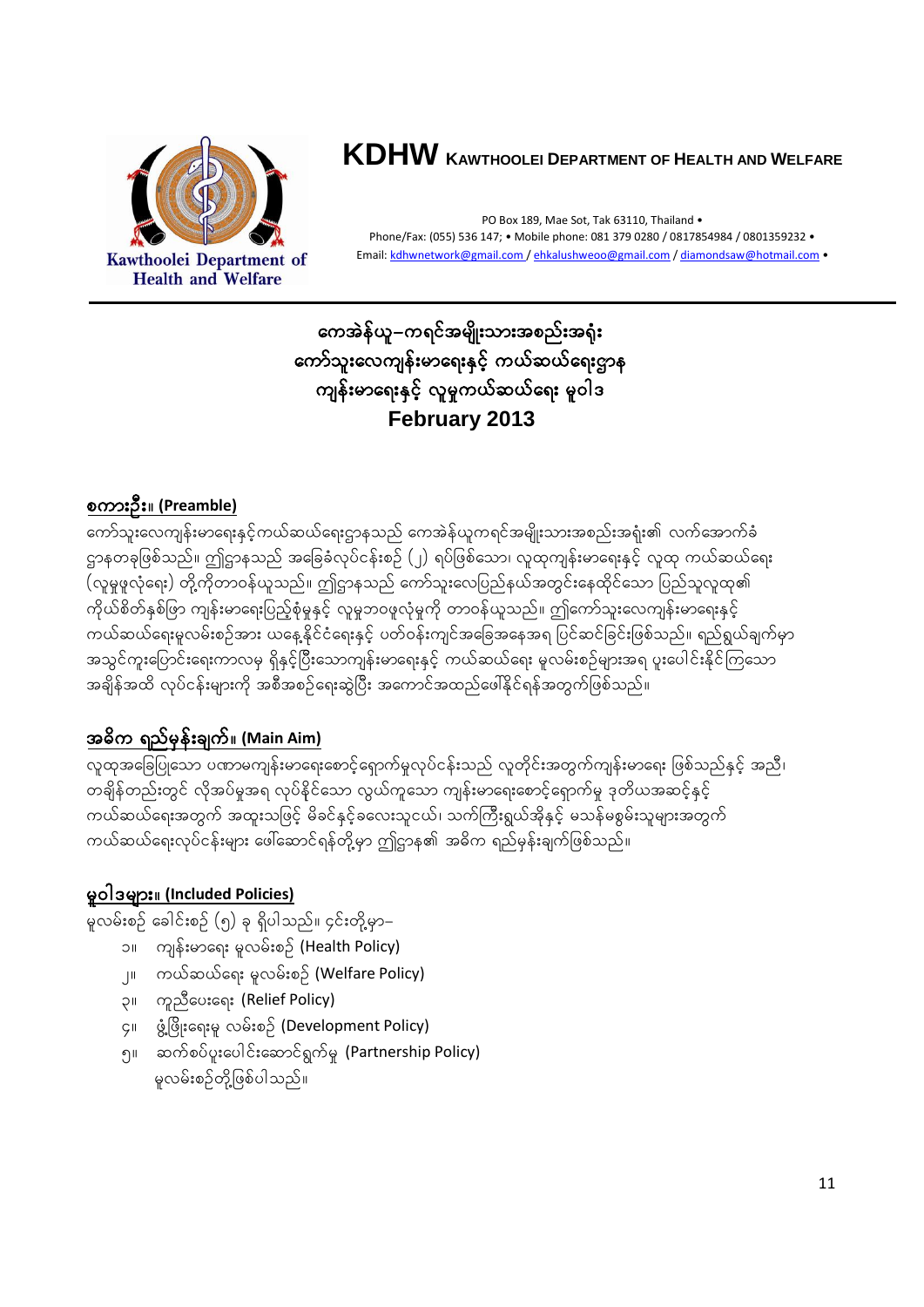# ာ။ ကျန်းမာရေးမူဝါဒ။ (Health Policy)

#### ကျန်းမာရေးအခွင့်အရေး။ (Health Care Right)  $C-C$

ကျန်းမာရေးသည် လူသားတိုင်း၏ ရပိုင်ခွင့် အခွင့်အရေးတခုဖြစ်သည်။ လူမျိုး ၊ အသက်အရွယ် ၊ ကျား/ မ ၊ အသားအရောင် ၊ ဘာသာ ၊ ယုံကြည်မှု ၊ နိုင်ငံရေးခံယူချက် တို့အပေါ် ခွဲခြားမှုမရှိစေရ။

# ာ–၂ အခွင့်အာဏာ ပေးခြင်း။ (Empowerment)

ဤကျန်းမာရေးအခွင့်အရေးသည် လူထုတွင်းရောက်ရှိစေရန် ကျန်းမာရေးအကျိုးကို ကျေနပ်နှစ်သိမ့်စွာ ခံစား ရရှိစေရန် မိမိတဦးစီ၏ကျန်းမာရေးအတွက် တာဝန်ယူဆောင်ရွက်ပိုင်ခွင့်အာဏာရှိစေရန် ပညာပေးရမည်။

# ၁–၃ ကျန်းမာရေး ဝန်ဆောင်မှု တိုးတက်ဖွံ့ဖြိုးရေး။

ပဏာမကျန်းမာရေးစောင့်ရှောက်မှုလုပ်ငန်းသည် အဓိက ဦးစားပေးလုပ်ငန်းဖြစ်ရမည်။ လိုအပ်မှု၊ တောင်းဆိုမှုနှင့် အခြေအနေပေးအပ်မှုအပေါ် တဆင့်ပြီးတဆင့် ဆက်လက်တက်လှမ်း အကောင်အထည်ဖေါ်ဆောင်သွားရမည်။

## ၁–၄ ကျန်းမာရေးအတတ်ပညာ။ (Medical Education)

လူထုများ အဆင့်မီသော ကျန်းမာရေးစောင့်ရှောက်မှုကို ပြည့်စုံစွာ ခံစားရရှိနိုင်ရန်အတွက် ကျန်းမာရေး အတတ်ပညာ သင်တန်းများကို အဆင့်ဆင့် စီစဉ်ဖေါ်ဆောင်ရမည်။

#### - ရောဂါကာကွယ်ထိမ်းချုပ်ရေး။ (Disease Control and Prevention) ว−ๆ

ကလေးသူငယ်များ၊ ကလေးသူငယ်ရောဂါများဖြစ်သော (ဝက်သက်၊ ပါးချိတ်ရောင်၊ ဂျာမန်ဝက်သက်၊ ပဲသီတာ၊ ကြွက်ညှာချောင်းဆိုး၊ ဆုံဆို့နာ၊ မေးခိုင်၊ ပိုလီယို၊) တို့မှ ကင်းဝေးစေရန် ၅ နှစ်နှင့် ၅ နှစ်အောက် ကလေးများ အတွက် ကာကွယ်ရေးအစီအစဉ် ပြုလုပ်ပေးရမည်။ အသဲရောင်အသားဝါဘီရောဂါအတွက်လည်း စဉ်းစားထည့်သွင်း ကာကွယ်ပေးရမည်။ ရောဂါထိမ်းချုပ်ရေးအစီအစဉ်တွင် ကူးစက်ရောဂါများဖြစ်သော ငှက်ဖျား၊ အဆုတ်နာ၊ အိတ်ချ်အိုင်ဗီ၊ အသဲရောင်အသားဝါဘီနှင့် အခြားရောဂါများအတွက်လည်း ချမှတ်စီစဉ်ဆောင်ရွက် ပေးမည်။

## ၁–၆ ကျောင်းကျန်းမာရေး။ (School Health)

ကလေးသူငယ်များနှင့် ကျောင်းနေအသက်အရွယ်လူငယ်များအတွက် အာဟာရဖြည့်စွက်ပေးခြင်း၊ တကိုယ်ရေ ကျန်းမာရေး၊ ပတ်ဝန်းကျင်သန့်ရှင်းရေး၊ ကာကွယ်ဆေးထိုးနှံခြင်း အစီအစဉ်များပါဝင်သော ကျောင်းကျန်းမာရေး စီမံချက်များကို ကော်သူးလေ ပညာရေးနှင့်ယဉ်ကျေးမှုဌာနနှင့် လက်တွဲပြီး ကျောင်းများတွင် ချမှတ် စီစဉ်သွားမည်။

# ာ $-\gamma$  မိသားစုကျန်းမာရေး။ (Family Health)

မိသားစုစီမံကိန်းတွင် လင်ယောက်ျားနှင့် ဧနီးသည် နှစ်ဘက်စလုံးမှ သဘောတူပါဝင်ရမည်။ နှစ်သိမ့်ဆွေးနွေး ခြင်းနှင့် ဆေးဝါးပစ္စည်းထောက်ပံ့ပေးခြင်းများသည် အစိုးရ၏ ဖွဲ့စည်းပုံ အခြေခံဥပဒေအရ ဖြစ်ရမည်။ လုပ်ပိုင်ခွင့် (လိုင်စင်) ရရှိထားသော ကျန်းမာရေးဝန်ထမ်းလုပ်သားများသာ မိသားစုစီမံကိန်း ပြုလုပ်ပေးပိုင်ခွင့်ရှိသည်။

## ာသက်ကြီးရွယ်အိုနှင့် မသန်မစွမ်း ကျန်းမာရေး။ (Elderly and Disabled Person Health)

သက်ကြီးရွယ်အိုနှင့် မသန်မစွမ်းများ သင့်လျော်သော ကျန်းမာရေးစောင့်ရှောက်မှုတိုးမြှင့်ရရှိရေး အတွက် ကျန်းမာရေးအစီအစဉ်နှင့် အဆောက်အဦးများ [ဉပမာ– သက်ကြီးရွယ်အိုဂေဟာ (Nursing Home) နာတာရှည် ဂေဟာများ (long term care) ] ထားရှိမည်။

## ာ–၉ စိတ်ပိုင်းဆိုင်ရာ ကျန်းမာရေး။ (Mental Health)

ရုပ်ပိုင်းဆိုင်ရာဖျားနာသူများ ကျန်းမာရေးပြုစုစောင့်ရောက်မှုခံစားရရှိသကဲ့သို့ စိတ်ပိုင်းဆိုင်ရာ ကျန်းမာရေး ချို့တဲ့သူများ ပြုစုစောင့်ရောက်မှုတသားတည်းရရှိနိုင်ရန် စိတ်ပိုင်းဆိုင်ရာ ကျန်းမာရေးချို့တဲ့သူများအတွက် သီးသန့် အစီအစဉ် ပြုလုပ်ပေးမည်။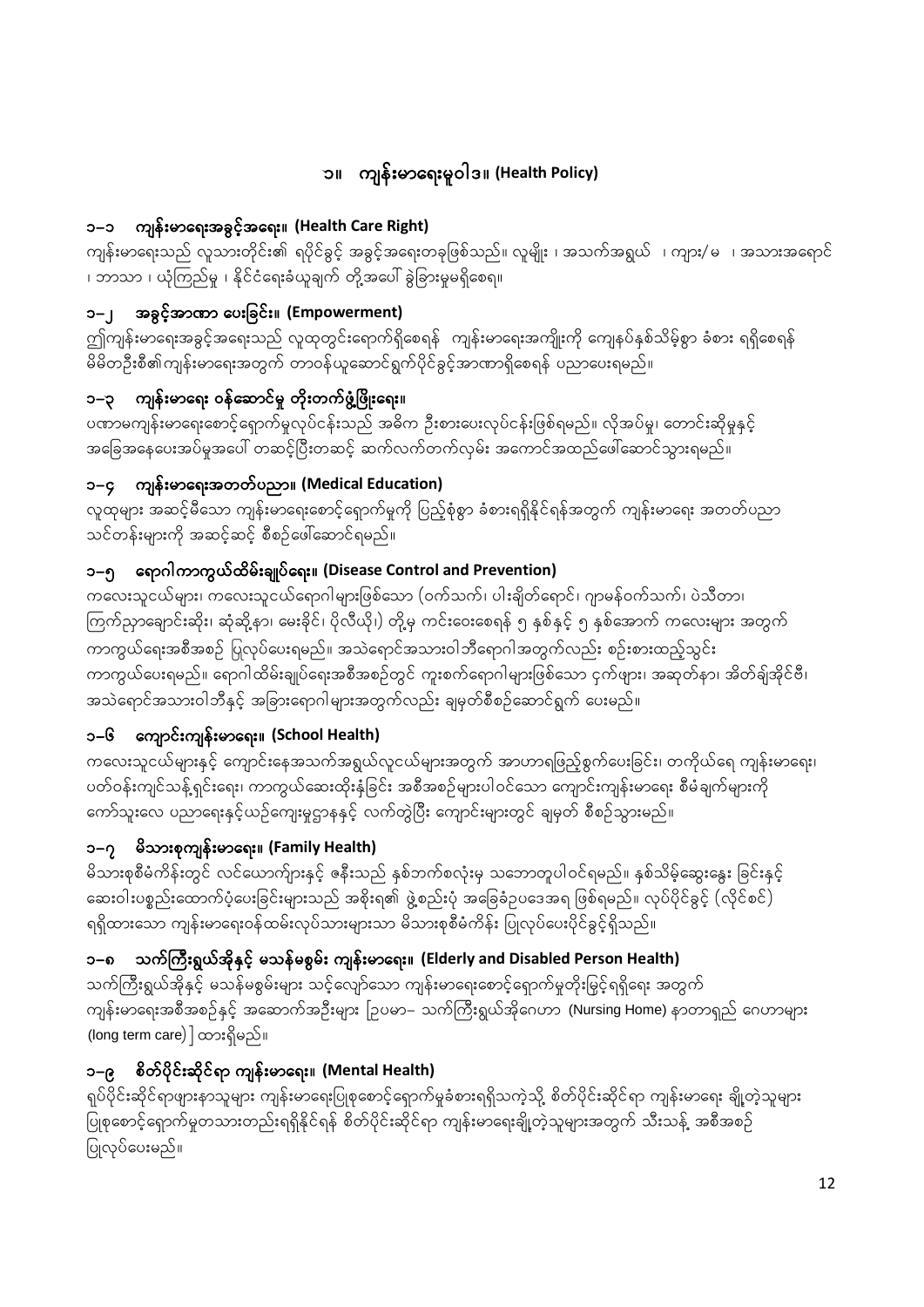### ၁–၁၀ ဆေးဝါးထိမ်းသိမ်းကွပ်ကဲမှု။ (Drug Administration)

အသုံးပြုသောဆေးနှင့်ဆေးပစ္စည်းများသည် စွမ်းရည်ပြည့်ဝခြင်း၊ အဆင့်မီခြင်းနှင့် အန္တရာယ်ကင်းရှင်းရေးအတွက် ဌာနမှ ထိန်းချုပ် လမ်းညွှန်ရေ့ဆောင်ပေးရမည်။ လုပ်ပိုင်ခွင့် (လိုင်စင်) ရရှိထားသော ကျန်းမာရေးစီစဉ်ခွင့်ရှိသော လုပ်သားများ ညွှန်ကြား ခြင်းဖြင့်သာ လူနာများကို ပေးနိုင်သော ထိန်းချုပ် ထားသော ဆေးဝါးများ စရင်းကို သတ်မှတ်ထုတ်ပြန်ထားမည်။

### ာ–၁၁ တိုင်းရေးဆေး။ (Traditional Medicine)

တိုင်းရေးဆေးအတတ်ပညာနှင့် လုပ်ငန်းများကို အားပေး၊ တိုးချဲ့မြှင့်တင်သွားပြီး ထိန်းသိမ်းသွားမည်။

### ၁–၁၂ ကျန်းမာရေးဥပဒေသ။ (Medical Ethics)

နိုင်ငံတကာ ဆေးဘက်ဆိုင်ရာကျင့်ဝတ် (International Medical ethic) နှင့်ကိုက်ညီသော ကျန်းမာရေး အုပ်ချုပ် လမ်းညွှန်မှုကို ကျန်းမာရေးဝန်ထမ်း ( **Health Providers)** များနှင့် ကျန်းမာရေး အဖွဲ့အစည်းများ လိုက်နာရန် ချမှတ်မည်။

### ၁–၁၃ ပုဂ္ဂလိက ကျန်းမာရေး လုပ်ငန်း။ (Private Health institutions)

ဘာသာရေးအသင်း အဖွဲ့များ၊ လွတ်လပ်သောအသင်းအဖွဲ့များနှင့်၊ ပုဂ္ဂလိကဆေးရုံဆေးခန်းများ (သို့) စောင့်ရှောက်ရေး အစီအစဉ်များ (သို့) ကျန်းမာရေး အစီအစဉ်များ အကောင်အထည်ဖော်လိုသည့် နိုင်ငံခြား အကူအညီပေးအဖွဲ့များနှင့် ဖွံ့ဖြိုးရေး အသင်းအဖွဲ့များ၏ လုပ်ငန်းများသည် ကျန်းမာရေးကယ်ဆယ်ရေးမူဝါဒနှင့် ကိုက်ညီရန် လုပ်ငန်းလမ်းညွှန် ပြင်ဆင်ရေးဆွဲမည်။

## ၁–၁၄ ငွေကြေးပံ့ပိုးမှု။ (Funding)

ကျန်းမာရေး စောင့်ရှောက်မှုလုပ်ငန်းအစီအစဉ်များ ကြီးထွားကျယ်ပြန့်လာရေးနှင့် အဆင့်အတန်းမြင့်မားလာရေး အတွက် ငွေ ကြေးထောက်ပံ့မှု ဆက်လက်ပိုမိုရှာဖွေသွားမည်။

### ာ–၁၅ ကျန်းမာရေးဆိုင်ရာ စည်းမျဉ်းဥပဒေ၊ ဥပဒေပြဋ္ဌာန်းခြင်း။ (Laws and By-Laws)

ကျန်းမာရေးနှင့် သက်ဆိုင်သော စည်းမျဉ်းဥပဒေ၊ ဥပဒေပြဋ္ဌာန်းခြင်း များကို လိုအပ်သလို ချမှတ်သွားမည်။

# ၂။ ကယ်ဆယ်ရေး မူဝါဒ။ (Welfare Policy)

#### သက်ကြီးရွယ်အိုနှင့် မသန်မစွမ်းများ မူလမ်းစဉ်။ (Seniors and Disabled Persons Policy)  $C=$

သက်ကြီးရွယ်အိုနှင့် မသန်မစွမ်းများနှင့် အားနည်းသောသူများအတွက် အစီအစဉ်များ လိုအပ်သလို ပြဋ္ဌာန်း အစီအစဉ် ချမှတ်သွားမည်။

#### ကိုယ်ဝန်ဆောင်၊ မွေးကင်းစနှင့် ခလေးများ။ (Seniors and Disabled Persons Policy)  $\mathbf{I}^{\perp}$

ကိုယ်ဝန်ဆောင်၊ မွေးကင်းစနှင့် ခလေးများအတွက် အာဟာရရှိရေး၊ ကျန်းမာရေး သဘောတရားခံယူရရှိရေး၊ ကျန်းမာရေးနှင့် ကိုက်ညီသော ကိုယ်ဝန်ဆောင်ခြင်းနှင့် ကလေးသူငယ်ပြုစုပျိုးထောင်ခြင်း အထူးအစီအစဉ်များကို ပြဋ္ဌာန်း အစီအစဉ် ချမှတ်သွားမည်။

#### ပြည်တွင်းဌာနေမဲ့များ။ (Internally Displaced Persons)  $9 - 1$

စီမံချက်များဖြစ်သော၊ အကူအညီလမ်းရှာခြင်း၊ စားဝတ်နေရေးကူညီပံ့ပိုးခြင်း၊ သင့်လျော်သောကျန်းမာရေး စောင့်ရှောက်မှု စီစဉ်ပေးခြင်း၊ ကျန်းမာရေးနှင့်ကိုက်ညီသော သန့်ရှင်းသည့်နေထိုင်ရာနေရာများဖြစ်ရန် စောင့် ရှောက်စီစဉ်ပေးခြင်း၊ ထို့အတူ နိုင်ငံတကာမှ ၄င်းတို့၏အခြေအနေများကိုသိရှိနိုင်ရန်နှင့် လူ့အခွင့်အရေး ချိုးဖောက်မှုသတင်းများ ဖြန့်ဝေပေးခြင်းများသည် ပြည်တွင်းဌာနေမဲ့များအတွက် စီစဉ်ပေးရမည်။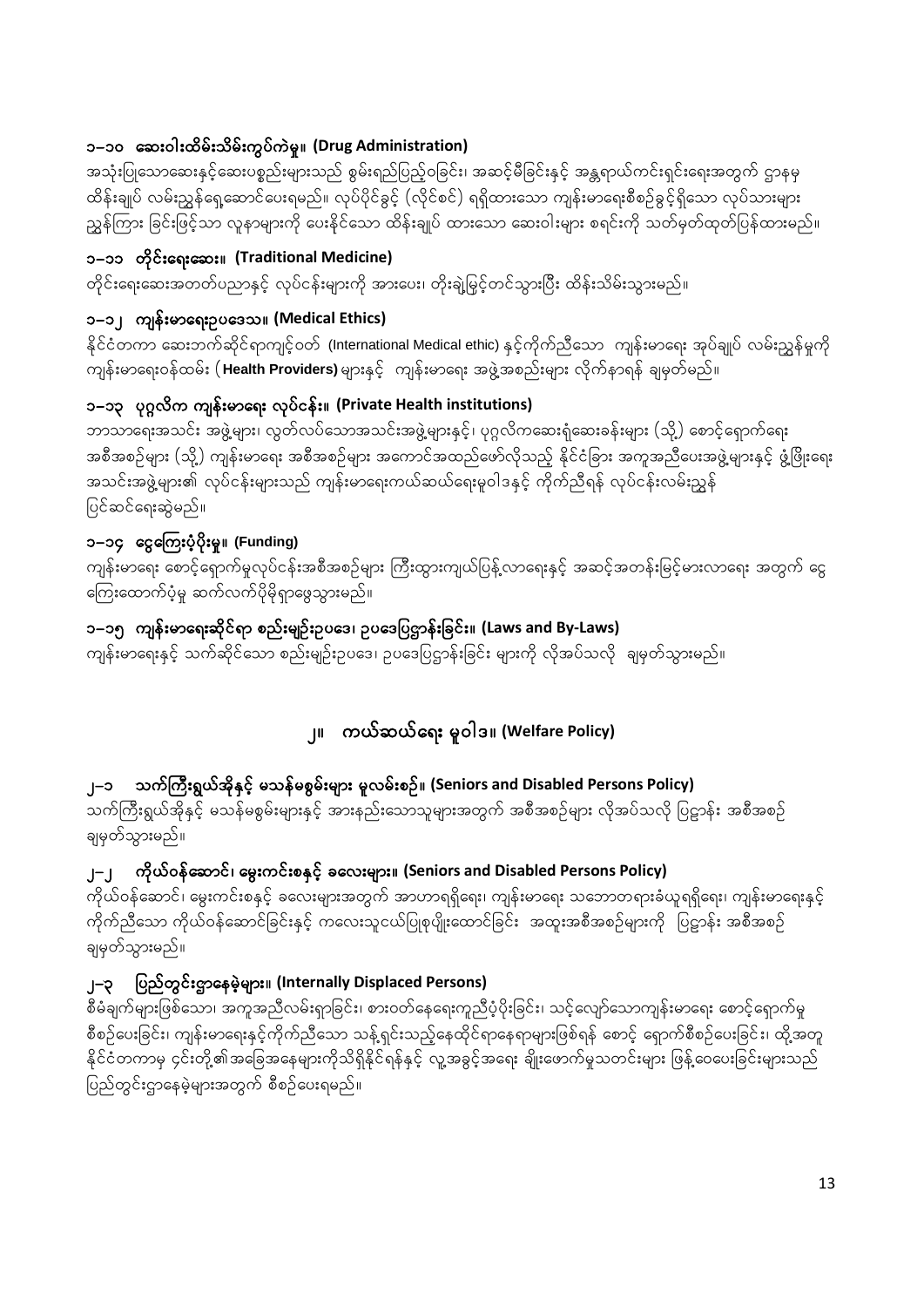# ၃။ အကူအညီပေးရေး မူဝါဒ။ (Relief Policy)

### ၃–၁ အရေးပေါ်ကူညီရေးအစီအစဉ်။ (Emergency Relief Program)

သဘာဝဘေးဒဏ်ကြောင့်ဖြစ်စေ၊ စစ်ဘေးစစ်ဒဏ်နှင့်အကြမ်းဖက်ခံရမှုများကြောင့်ဖြစ်စေ၊ စီးပွားရေးနှင့် ဖွံ့ဖြိုးရေးစီမံကိန်း ကြီးများ၏ အကြမ်းဖက်ခံရမှုကြောင့်ဖြစ်စေ၊ အခြားအကြောင်းအရာ တစုံတရာကြောင့်ဖြစ်စေ၊ ဆင်းရဲဒုက္ခနှင့် ထွက်ပြေး ပုန်းရှောင်ရသောလူထုဖြစ်ရှိလာလျင် ၄င်းတို့အတွက် အရေးပေါ်ကူညီစောင့်ရှောက်မှုများ ရရှိရန် လုပ်ငန်းအစီအစဉ်များ ရေးဆွဲချမှတ် သွားရမည်။

#### မိမိသဘောဆန္ဒအရ မိမိနိုင်ငံသို့ပြန်သွားခြင်း၊ ပြန်လည်နေရာချထားရေးနှင့် မိမိဒေသတွင် ပြန်လည်ရောနှော  $1 - 5$ နေထိုင်ခြင်း အစီအစဉ်။ (Voluntary Repatriation, Resettlement and Reintegration Program)။

- (က) ဒုတိယနိုင်ငံရှိဌာနေမဲ့များဖြစ်စေ၊ ပြည်တွင်းဌာနေမဲ့များဖြစ်စေ၊ တနေ့နေ့တချိန်ချိန်တွင် မိမိတို့ဌာနေသို့ ပြန်ရမည့် အစီအစဉ်များရှိလာလျင် ၄င်းတို့၏ ကျေးရွာများကိုပြန်လည်ထူထောင်ရန်အတွက် သိက္ခာရှိသော လုံခြုံရေး၊ မိမိကိုယ်တိုင်မုဆုံးဖြတ်သော၊ တန်းတူရေးအတွက် ခွဲခြားမှုမရှိသော အခွင့်အရေးများ ရှိရမည်။
- (ခ) ပြန်လည်နေရာချထားရေးတွင် ရင်ဆိုင်ရမည့်အခက်အခဲများ အသေးငယ်ဆုံးဖြစ်ရန်နှင့် လုံခြုံရေးအာမခံချက် အပြည့်အဝရရှိရန် ရှင်းလင်းပြီးအသေးစိတ်လုပ်ငန်းအစီအစဉ်ချမှတ်ရမည်။

## ၄။ ဖွံ့ဖြိုးရေး မူဝါဒ။ (Development Policy)

### ၄–၁ လူထုပြန်လည်ထူထောင်ရေးအစီအစဉ်။ (Community Rehabilitation Program)

ကျေးရွာပြန်လည်ထူထောင်ရေးနှင့် လူထုတို့၏ အနာဂတ်ဘဝအတွက် အစီအစဉ်များဖြစ်သော လူထုအခြေခံ .<br>အဆောက်အအုံများဖြစ်သော ဆက်သွယ်ရေးနှင့် သယ်ယူပို့ဆောင်ရေး၊ အသက်မွေးဝမ်း ကြောင်းအတွက် လိုအပ်သောအရာများ၊ ကျေးရွာ ရေနှင့်ပတ်ဝန်းကျင်သန့်ရှင်းရေးများ စီစဉ်ပြုလုပ်သွားရမည်။

#### ဖွံ့ဖြိုးရေးဆိုင်ရာဥပဒေစည်းကမ်းများ။ (Rules for Development)  $g-1$

ဖွံ့ဖြိုးရေးစီမံချက်များကို အောက်ပါစည်းမျဉ်းဥပဒေ (၄) ချက်အပေါ်အခြေခံ၍ လုပ်ဆောင်သွားရမည်။ ၄င်းတို့မှာ

- (၁) ဖွံ့ဖြိုးရေးစီမံချက်များကို ဒေသခံကျေးရွာလူထုမှ ပိုင်ဆိုင်ရမည်။
- (၂) ဒေသခံကျေးရွာလူထုမှ လက်ခံပူးပေါင်းဆောင်ရွက်သော ဖွံ့ဖြိုးရေးစီမံချက်ဖြစ်ရမည်။
- (၃) အနာဂတ်အတွက် ရေရှည်တည်တန့်ခိုင်မြဲသော၊ သဘာဝအရင်းအမြစ်နှင့် ရိုးရာယဉ်ကျေးမှုများကို မဖျက်ဆီးသော ဖွံ့ဖြိုးရေးစီမံချက်ဖြစ်ရမည်။
- (၄) ကရင်လူထုအတွင်း ဘဝမြင့်မားလာရေးအတွက် အမျိုးသမီးများအတွက် အခွင့်အရေး ဖန်တီး ပေးရမည်။ အထူးသဖြင့် ဖွံ့ဖြိုးရေးလုပ်ငန်းများတွင် အမြင်သဘောထားတင်ပြခြင်းဖြစ်စေ၊ ဆုံးဖြတ်ချက်ချခြင်းများတွင်ဖြစ်စေ၊ အရည်အချင်းရှိလာရန် ရဲရင့်ခြင်းရှိလာရန် အခွင့်အရေး ဖန်တီး ပေးရမည်။